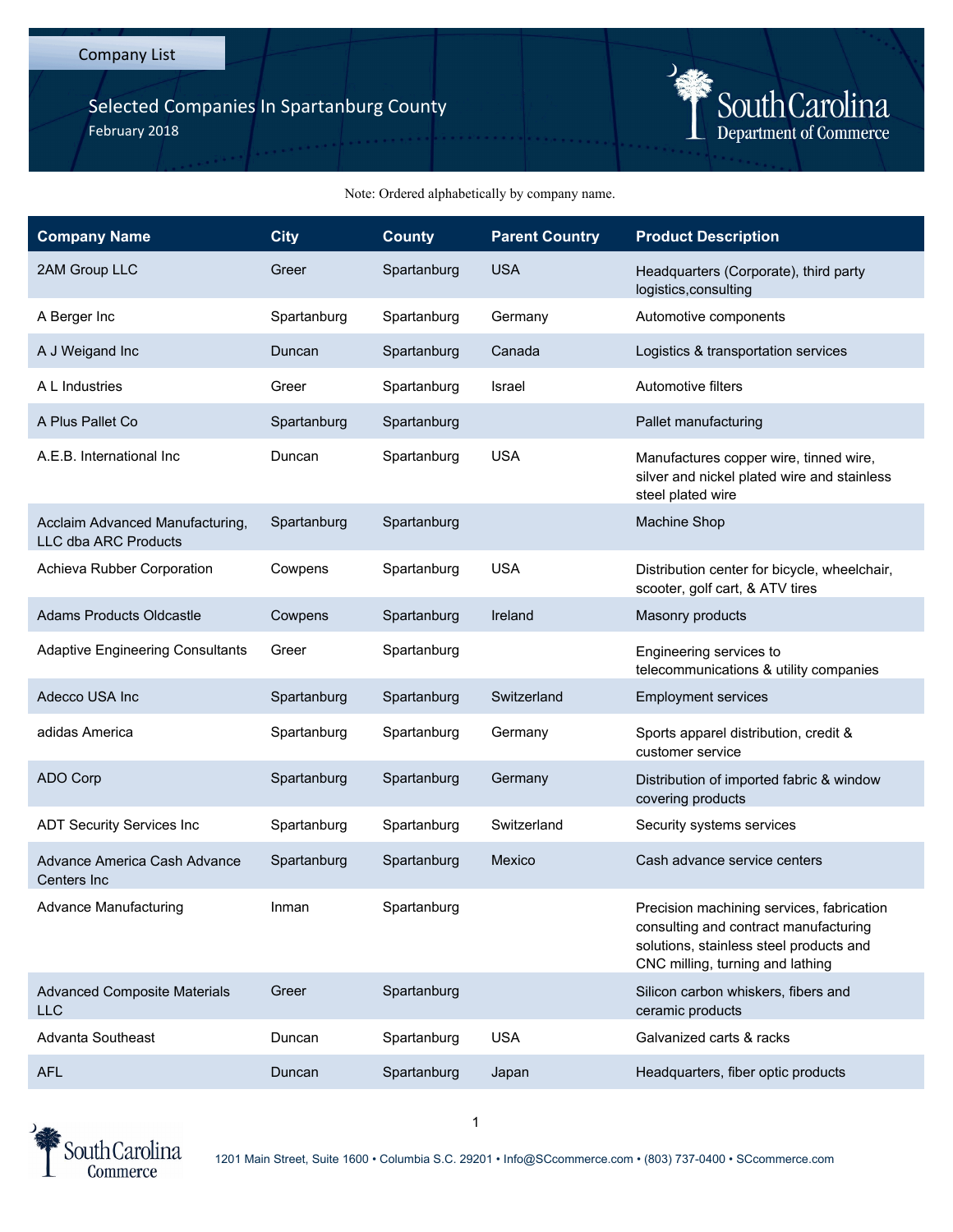| <b>Company Name</b>                       | <b>City</b> | <b>County</b> | <b>Parent Country</b> | <b>Product Description</b>                                                            |
|-------------------------------------------|-------------|---------------|-----------------------|---------------------------------------------------------------------------------------|
| <b>AFL</b>                                | Duncan      | Spartanburg   | Japan                 | Manufactures fiber optic cable                                                        |
| <b>AFL</b>                                | Duncan      | Spartanburg   | Japan                 | Fiber optic products                                                                  |
| <b>AFL Alumoweld Division</b>             | Duncan      | Spartanburg   | Japan                 | Aluminum-clad steel products,<br>manufacture wires and cables                         |
| Air Centers of South Carolina             | Greer       | Spartanburg   | Ireland               | Distribution & service of air compressors                                             |
| Air Liquide America LP                    | Spartanburg | Spartanburg   | France                | Industrial Gas Manufacturing                                                          |
| Airflow Performance Inc                   | Spartanburg | Spartanburg   |                       | Repair & overhaul of fuel injection systems                                           |
| Alig LLC                                  | Spartanburg | Spartanburg   | France                | Industrial gas manufacturing                                                          |
| All Metals Service & Warehousing          | Spartanburg | Spartanburg   | <b>USA</b>            | Flat rolled metal processor                                                           |
| Allegra Print                             | Spartanburg | Spartanburg   |                       | Commerical printing, marketing and<br>mailings                                        |
| Alliance Shippers Inc                     | Moore       | Spartanburg   |                       | Sales office for logistics provider                                                   |
| Altman Printing Co Inc                    | Spartanburg | Spartanburg   |                       | Commercial printing                                                                   |
| <b>AMAMCO Tool</b>                        | Duncan      | Spartanburg   |                       | Carbide cutting tools for aerospace &<br>manufacturing industries                     |
| Amazon.com Inc                            | Spartanburg | Spartanburg   | <b>USA</b>            | Distribution center                                                                   |
| <b>AME</b>                                | Spartanburg | Spartanburg   |                       | Corporate headquarters, industrial<br>equipment installation and metal<br>fabrication |
| <b>AME</b>                                | Spartanburg | Spartanburg   |                       | Industrial equipment installation and metal<br>fabrication                            |
| American Lamprecht Transport Inc          | Duncan      | Spartanburg   | Switzerland           | Freight forwarding & logistic services                                                |
| <b>American Textile Specialties</b>       | Spartanburg | Spartanburg   |                       | Distribution & warehouse of specialty<br>chemicals                                    |
| American Yuncheng Gravure<br>Cylinder Inc | Spartanburg | Spartanburg   | China                 | Engraved printed cylinders for packaging &<br>textile transfers                       |
| Amtex of Carolina Inc                     | Duncan      | Spartanburg   |                       | Manufactures polishes & sanitation agents                                             |
| Anamac Inc                                | Spartanburg | Spartanburg   |                       | Household & commercial refrigerator filters                                           |
| Andritz Küsters Corp                      | Spartanburg | Spartanburg   | Austria               | Machinery for pulp & paper industry                                                   |
| Apexical Inc                              | Spartanburg | Spartanburg   |                       | Flame retardants & stain release<br>chemicals for textiles                            |
| Applied Industrial Technologies           | Spartanburg | Spartanburg   |                       | Industrial supplies                                                                   |
| Argo & Co Inc                             | Spartanburg | Spartanburg   |                       | Manufactures carpet cleaning preparations                                             |
| <b>Arrow Steel</b>                        | Spartanburg | Spartanburg   |                       | Steel service center                                                                  |
| Auriga Polymers Inc                       | Spartanburg | Spartanburg   | Thailand              | PET & polymer resin                                                                   |

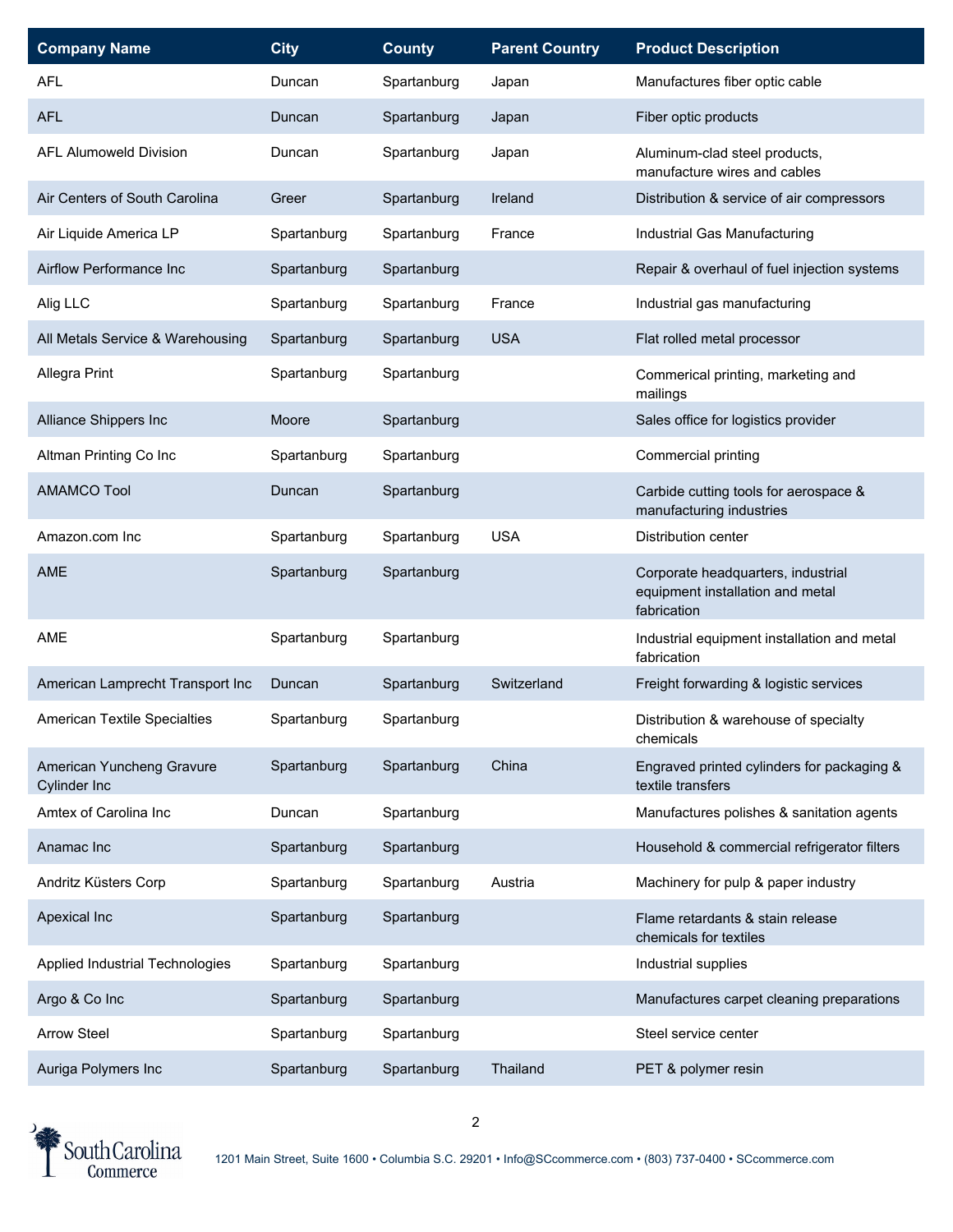| <b>Company Name</b>                                         | <b>City</b> | <b>County</b> | <b>Parent Country</b> | <b>Product Description</b>                                                                                  |
|-------------------------------------------------------------|-------------|---------------|-----------------------|-------------------------------------------------------------------------------------------------------------|
| Aurora Technologies Inc South                               | Spartanburg | Spartanburg   | <b>USA</b>            | Custom fabricator of plastic parts                                                                          |
| Autolite                                                    | Duncan      | Spartanburg   | New Zealand           | Spark plug shells and components                                                                            |
| <b>Barry Wright Race Cars</b>                               | Cowpens     | Spartanburg   |                       | Race cars & specialty vehicles                                                                              |
| Barry-Wehmiller Group Inc                                   | Duncan      | Spartanburg   | <b>USA</b>            | Packaging Machinery Manufacturing                                                                           |
| <b>BASF Corp</b>                                            | Spartanburg | Spartanburg   | Germany               | Surfactants for personal care & cleaning<br>industries                                                      |
| <b>Beneficial</b>                                           | Spartanburg | Spartanburg   | United Kingdom        | <b>Financial services</b>                                                                                   |
| <b>Benteler Automotive</b>                                  | Duncan      | Spartanburg   | Austria               | Chassis components, front & rear axles                                                                      |
| <b>BFS Retail &amp; Commercial</b><br><b>Operations LLC</b> | Spartanburg | Spartanburg   | Japan                 | Automotive tire dealer                                                                                      |
| <b>BFS Retail &amp; Commercial</b><br>Operations LLC        | Spartanburg | Spartanburg   | Japan                 | Automotive tire dealer                                                                                      |
| <b>BICO South Inc</b>                                       | Spartanburg | Spartanburg   | <b>USA</b>            | Steel Service center                                                                                        |
| <b>Billhorn Converters</b>                                  | Spartanburg | Spartanburg   | <b>USA</b>            | Printing, coating & sheeting of paper &<br>paperboard                                                       |
| Blackwood Associates, Inc.                                  | Spartanburg | Spartanburg   |                       | <b>Engineering Firm</b>                                                                                     |
| <b>Blue Ridge Cabinetworks</b>                              | Spartanburg | Spartanburg   |                       | Commercial wood cabinetry and millwork,<br>CNC wood cutting, CNC wood routing, and<br>CNC parts cutting     |
| <b>Blue Ridge Log Cabins</b>                                | Campobello  | Spartanburg   |                       | Corporate headquarters, custom built log<br>homes, prefabricate wood manufacturing                          |
| <b>BMW Manufacturing Co</b>                                 | Greer       | Spartanburg   | Germany               | OEM Motor vehicle assembly                                                                                  |
| <b>BMW Performance Center</b>                               | Greer       | Spartanburg   | Germany               | Performance driving school                                                                                  |
| <b>Bode Corp</b>                                            | Spartanburg | Spartanburg   | <b>USA</b>            | Automatic door systems                                                                                      |
| Boiler Tube Co America                                      | Lyman       | Spartanburg   | <b>USA</b>            | Manufactures boiler pressure parts                                                                          |
| Bomar Printing & Mailing Svc                                | Spartanburg | Spartanburg   |                       | Commercial Printing, promotional<br>products, design                                                        |
| Bommer Industries Inc                                       | Landrum     | Spartanburg   | <b>USA</b>            | Architectural hinges & springs, postal<br>boxes                                                             |
| Bondtex Inc                                                 | Duncan      | Spartanburg   |                       | Specializes in bonding substrates together<br>through flame lamination and adhesive<br>lamination processes |
| <b>Bosch Security Systems</b>                               | Greer       | Spartanburg   | Germany               | Distribution center for security & safety<br>products                                                       |
| <b>Brenntag Mid-South</b>                                   | Duncan      | Spartanburg   | Germany               | Chemical distribution                                                                                       |
| Bridgewater Candle Co Inc                                   | Spartanburg | Spartanburg   | <b>USA</b>            | Produces candles, oils & fragrances                                                                         |

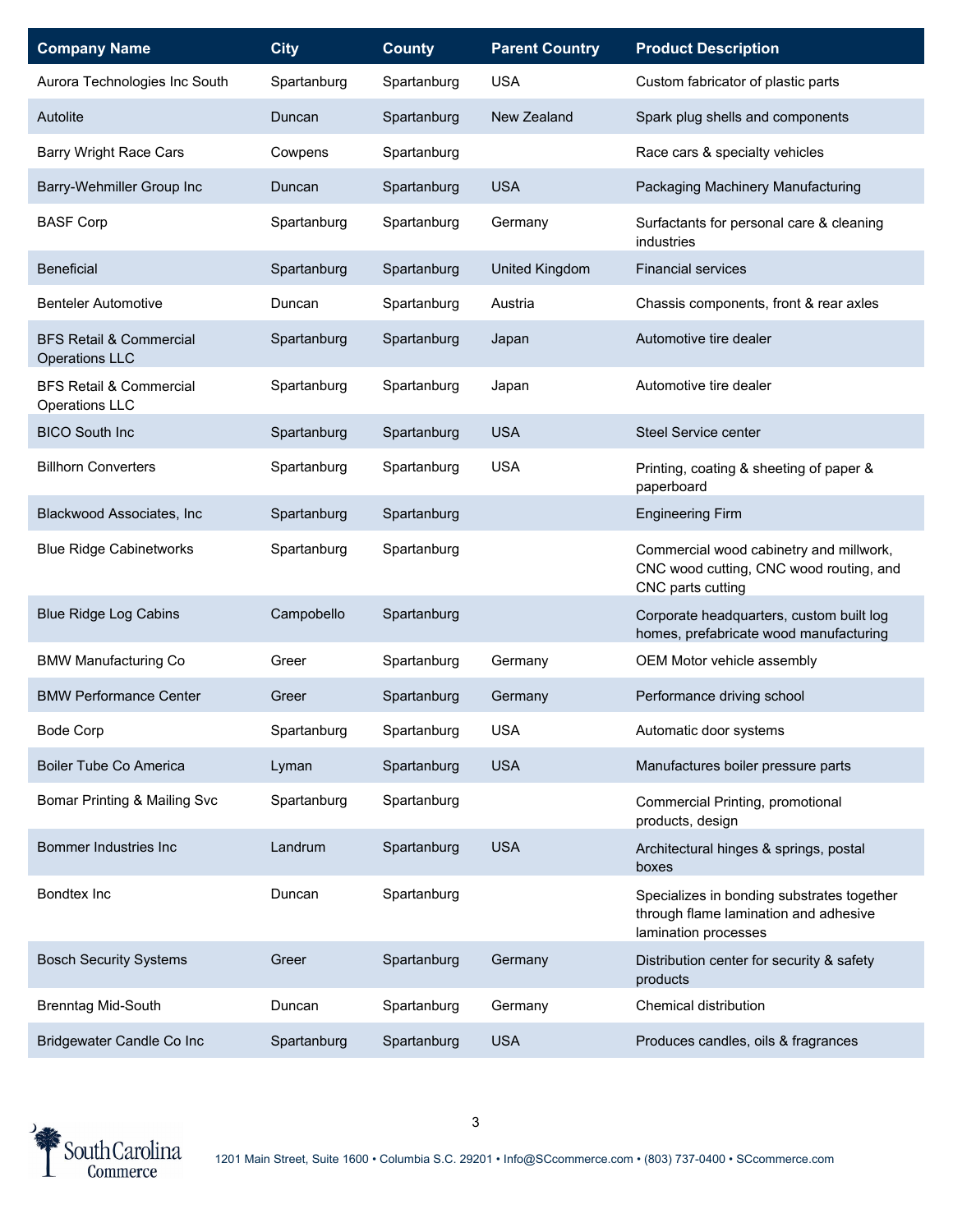| <b>Company Name</b>                             | <b>City</b> | <b>County</b> | <b>Parent Country</b> | <b>Product Description</b>                                            |
|-------------------------------------------------|-------------|---------------|-----------------------|-----------------------------------------------------------------------|
| <b>Brose North America</b>                      | Duncan      | Spartanburg   | Germany               | Automotive door systems & air supply<br>systems                       |
| <b>CAMCO Machining Inc</b>                      | Spartanburg | Spartanburg   |                       | Machine Shop                                                          |
| Cantrell Textile Machinery Inc<br>(CTMI)        | Spartanburg | Spartanburg   |                       | Manufactures & repairs gears & gear<br>boxes                          |
| Capps Brothers Wood Yard                        | Landrum     | Spartanburg   |                       | Chip Mill, de-bark and process logs for use<br>in paper mills         |
| Carolina Custom Pallets Inc                     | Woodruff    | Spartanburg   |                       | Wood Container & Pallet Manufacturing                                 |
| Carolina Eastern Inc                            | Spartanburg | Spartanburg   |                       | Manufactures agricultural fertilizers                                 |
| Carolina Emblem & Embroidery                    | Campobello  | Spartanburg   |                       | Apparel embroidery & digitizing                                       |
| Carolina FabCoat LLC                            | Roebuck     | Spartanburg   |                       | Powder coating                                                        |
| Carver Industries Inc                           | Landrum     | Spartanburg   |                       | Boat tops, bimini tops, and marine related<br>accessories             |
| <b>Celanese Emulsions</b>                       | Enoree      | Spartanburg   | <b>USA</b>            | Asphalt Paving Mixture & Block<br>Manufacturing                       |
| <b>CEMEX Construction Materials</b><br>Atlantic | Landrum     | Spartanburg   | Mexico                | Ready-mix concrete manufacturing                                      |
| <b>CH2M Hill</b>                                | Spartanburg | Spartanburg   |                       | Airport planning & engineering                                        |
| Channelbind Corp                                | Spartanburg | Spartanburg   | <b>USA</b>            | Commercial Lithographic Printing                                      |
| <b>Charles Samelson Inc</b>                     | Spartanburg | Spartanburg   | <b>USA</b>            | Distribution of textile printed fabrics                               |
| <b>Chris McFeely Amusements</b>                 | Greer       | Spartanburg   |                       | Other Commercial & Service Industry<br><b>Machinery Manufacturing</b> |
| <b>CIRCOR dba Hoke</b>                          | Spartanburg | Spartanburg   | <b>USA</b>            | Fluid control components                                              |
| Clarkson Industrial                             | Spartanburg | Spartanburg   |                       | Headquarters, millright services, metal<br>fabrication                |
| <b>Cleanlites Recycling</b>                     | Spartanburg | Spartanburg   |                       | Lamp & bulb recycling,<br>electronics & batteries                     |
| <b>Clements Automotive Inc</b>                  | Spartanburg | Spartanburg   |                       | Race car engines and automotive parts                                 |
| <b>CMC Metal Recycling</b>                      | Spartanburg | Spartanburg   | <b>USA</b>            | Metal recycling                                                       |
| Cole Vision Corp                                | Spartanburg | Spartanburg   | Italy                 | Optical goods stores                                                  |
| <b>Collins Machine Works Inc</b>                | Wellford    | Spartanburg   |                       | Special Die & Tool, Die Set, Jig & Fixture<br>Manufacturing           |
| <b>Colors For Plastics Inc.</b>                 | Spartanburg | Spartanburg   | <b>USA</b>            | Color concentrates for plastics                                       |
| ComFab Inc                                      | Spartanburg | Spartanburg   |                       | Metal fabrication, CNC, powder coating,<br>5-axis laser cutting       |
| Concept Packaging                               | Duncan      | Spartanburg   | <b>USA</b>            | Corrugated, honeycomb & specialty<br>packaging                        |

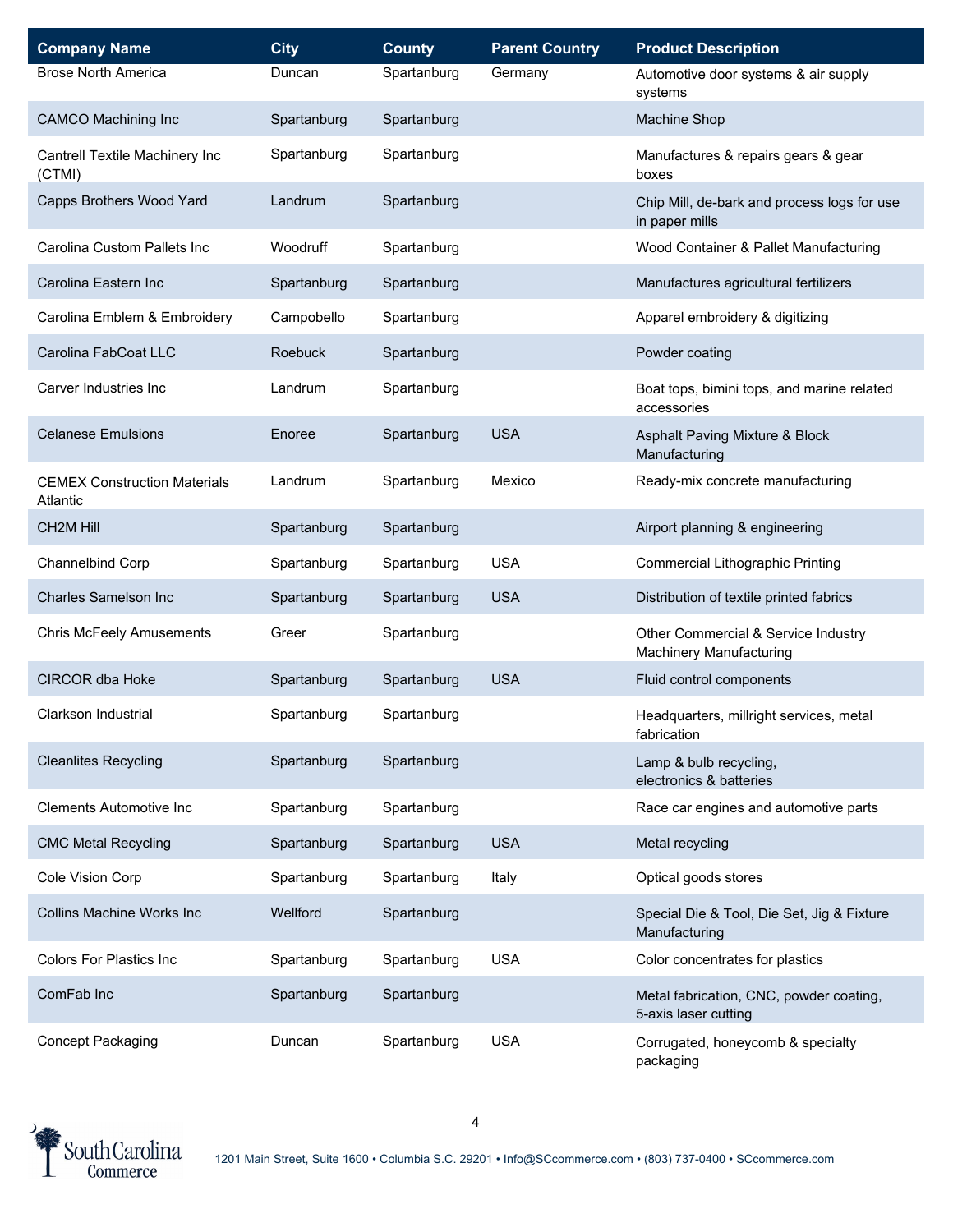| <b>Company Name</b>                          | <b>City</b> | <b>County</b> | <b>Parent Country</b> | <b>Product Description</b>                                                       |
|----------------------------------------------|-------------|---------------|-----------------------|----------------------------------------------------------------------------------|
| <b>Concept Packaging</b>                     | Inman       | Spartanburg   |                       | Headquarters, corrugated & specialty<br>packaging manufacturing and distribution |
| Contec Inc                                   | Spartanburg | Spartanburg   |                       | Headquarters, Contamination control &<br>surface preparation products            |
| Control Systems Associates Inc.              | Duncan      | Spartanburg   |                       | <b>Engineering Firm</b>                                                          |
| Cooper-Standard Automotive Inc               | Spartanburg | Spartanburg   | <b>USA</b>            | PVC automotive trim, molding & seals                                             |
| Copac Inc                                    | Spartanburg | Spartanburg   | <b>USA</b>            | Manufactures labels, tags & cartons                                              |
| Corrugated Adhesives Corp                    | Wellford    | Spartanburg   |                       | <b>Adhesive Manufacturing</b>                                                    |
| Cote Color Corp                              | Spartanburg | Spartanburg   |                       | Pigment dispersons, drystuffs, and<br>auxiliaries                                |
| Coveris                                      | Spartanburg | Spartanburg   | <b>USA</b>            | Headquarters, R&D, flexible packaging,<br>bags                                   |
| Coveris                                      | Spartanburg | Spartanburg   |                       | Flexible packaging, bags & containers                                            |
| CR Brands Inc                                | Spartanburg | Spartanburg   | <b>USA</b>            | Manufactures & markets private label<br>household cleaning products              |
| Crescent Inks Inc                            | Inman       | Spartanburg   |                       | Black carbon dispersions, synthetic<br>organic dye & pigment manufacturing       |
| Crown Cork & Seal Co Inc                     | Spartanburg | Spartanburg   | <b>USA</b>            | Metal Can Manufacturing                                                          |
| <b>Crown Resources</b>                       | Greer       | Spartanburg   |                       | Sales office geotextiles                                                         |
| <b>CSM Bakery Solutions</b>                  | Spartanburg | Spartanburg   | <b>USA</b>            | Bakery products                                                                  |
| <b>Curtis-Wright Surface</b><br>Technologies | Duncan      | Spartanburg   | <b>USA</b>            | Thermal spray coatings                                                           |
| <b>Custom Chemical Corp</b>                  | Spartanburg | Spartanburg   |                       | Custom chemical contract packaging                                               |
| <b>Custom Forest Products Inc.</b>           | Spartanburg | Spartanburg   |                       | Wooden pallet manufacturing & recycling                                          |
| Cynergi Systems                              | Duncan      | Spartanburg   |                       | Headquarters, technology solutions for<br>education & healthcare                 |
| D C Export & Domestic Packing                | Duncan      | Spartanburg   | <b>USA</b>            | Wood Container & Pallet Manufacturing                                            |
| DAA DraxImaier Automotive of<br>America LLC  | Duncan      | Spartanburg   | Germany               | Interior parts, E-box, handbrake/gear<br>cover, & main harnesses                 |
| Dantherm Inc                                 | Spartanburg | Spartanburg   | Denmark               | Manufactures heat exchangers and air<br>conditioners                             |
| Dare Foods                                   | Spartanburg | Spartanburg   | Canada                | Manufactures crackers                                                            |
| DBK USA, Inc                                 | Spartanburg | Spartanburg   | Germany               | Manufacture heating and cooling products                                         |
| <b>DCMC System Automation</b>                | Roebuck     | Spartanburg   |                       | Electric controls, motors & generators                                           |
| Decanter Machine Inc                         | Roebuck     | Spartanburg   | <b>USA</b>            | Centrifugation & filtration systems                                              |

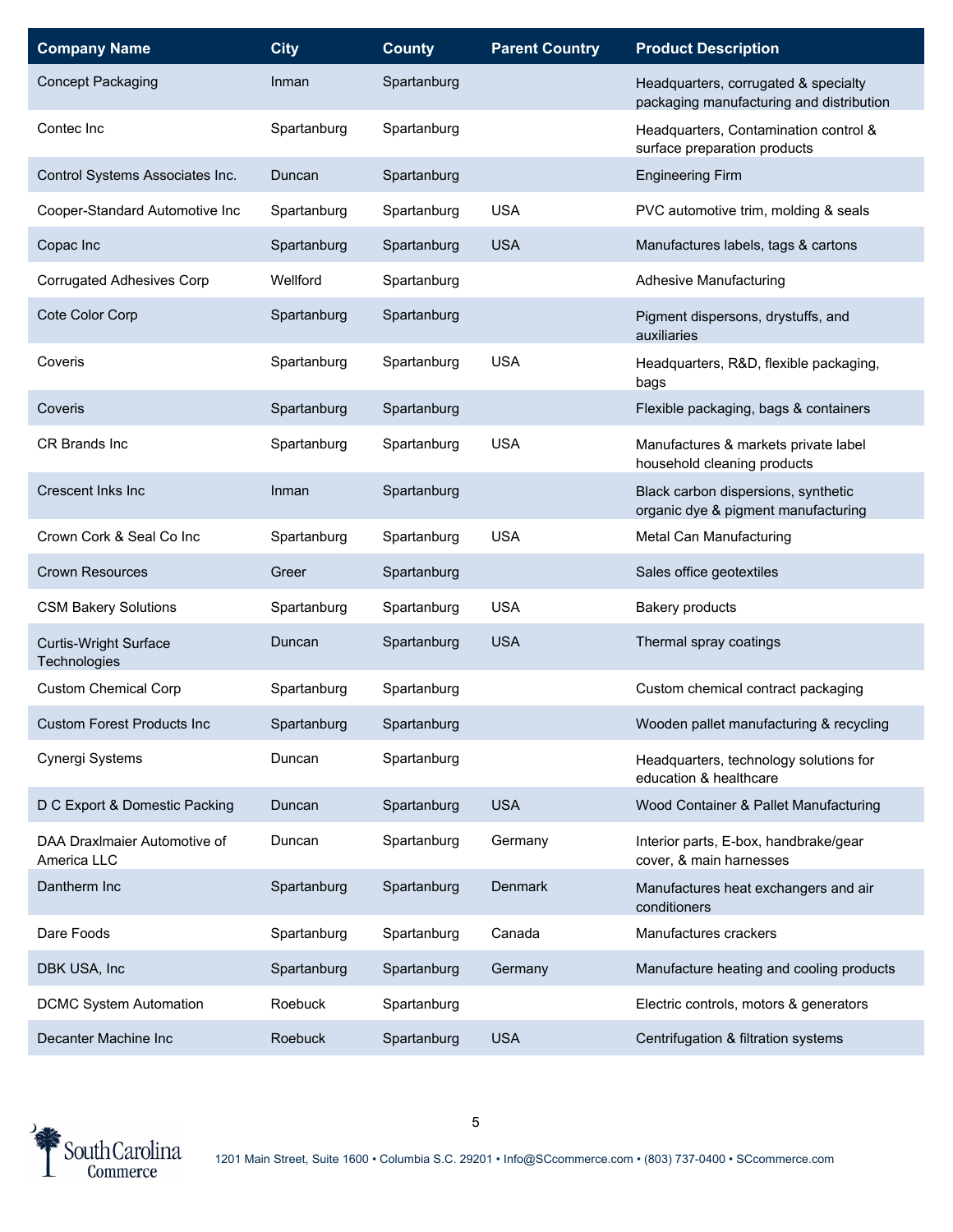| <b>Company Name</b>         | <b>City</b>    | <b>County</b> | <b>Parent Country</b> | <b>Product Description</b>                                                     |
|-----------------------------|----------------|---------------|-----------------------|--------------------------------------------------------------------------------|
| Dell Corning Corporation    | Spartanburg    | Spartanburg   |                       | Manufactures paper & plastic disposable<br>automotive seat covers & floor mats |
| Dennys Corp                 | Spartanburg    | Spartanburg   |                       | Headquarters, restaurant chain                                                 |
| DesleeClama USA             | Inman          | Spartanburg   | Belgium               | Woven & knitted mattress fabrics                                               |
| Detroit Forming Inc         | Spartanburg    | Spartanburg   | <b>USA</b>            | Rigid plastic packaging                                                        |
| Dieco Manufacturing Co Inc  | Woodruff       | Spartanburg   |                       | Print Plates and Cutting Dies                                                  |
| <b>DISH Network</b>         | Spartanburg    | Spartanburg   | <b>USA</b>            | Remanufactures set top boxes                                                   |
| <b>DRIAM USA Inc</b>        | Spartanburg    | Spartanburg   | Germany               | Coating machines & sorting equipment                                           |
| Drug Plastics & Glass Co    | Spartanburg    | Spartanburg   | <b>USA</b>            | Manufactures plastic pharmaceutical<br>bottles                                 |
| Duer Carolina Coil Inc      | Greer          | Spartanburg   |                       | Manufactures coil springs                                                      |
| Durotech International Inc  | Woodruff       | Spartanburg   |                       | Molded plastics parts                                                          |
| Dynamic Reproducer Co LLC   | Spartanburg    | Spartanburg   |                       | Small component zinc alloy die casting                                         |
| Dynatech Macine Service     | Fairforest     | Spartanburg   |                       | Machine shop                                                                   |
| E-P Equipment USA Corp      | Inman          | Spartanburg   | China                 | Headquarters (US), material handling<br>equipment parts                        |
| Eagle Metals                | Spartanburg    | Spartanburg   |                       | Manufacture metal roofing and siding                                           |
| Earnhardt Manufacturing     | Roebuck        | Spartanburg   |                       | Manufactures mattress covers                                                   |
| East Coast Pallets LLC      | <b>Roebuck</b> | Spartanburg   |                       | Absorbent materials, pallets & packaging<br>services                           |
| <b>Eaton Electrical</b>     | Duncan         | Spartanburg   | Ireland               | Electrical products                                                            |
| <b>EBM America Inc</b>      | Spartanburg    | Spartanburg   | Germany               | Sales office for metal forming machines                                        |
| eco-mow                     | Spartanburg    | Spartanburg   |                       | Battery operated riding lawn mowers                                            |
| <b>ECOS Paints Inc</b>      | Spartanburg    | Spartanburg   | <b>United Kingdom</b> | Paints & finishes                                                              |
| <b>EDAG South</b>           | Greer          | Spartanburg   | Germany               | Engineering & automated assembly<br>services                                   |
| <b>Edgewater Automation</b> | Spartanburg    | Spartanburg   | Netherlands           | Custom automated assembly & testing<br>equipment                               |
| Electra-Finish Inc (EFI)    | Spartanburg    | Spartanburg   |                       | Liquid coating of plastics                                                     |
| Engineered Systems, Inc     | Duncan         | Spartanburg   |                       | Engineering, building and maintenance of<br>crane systems                      |
| Epox-SCI Inc                | Inman          | Spartanburg   |                       | Paint & Coating Manufacturing                                                  |
| <b>Epsilon Plastics Inc</b> | Spartanburg    | Spartanburg   | <b>USA</b>            | Manufactures extruded polyethylene film &<br>bags                              |

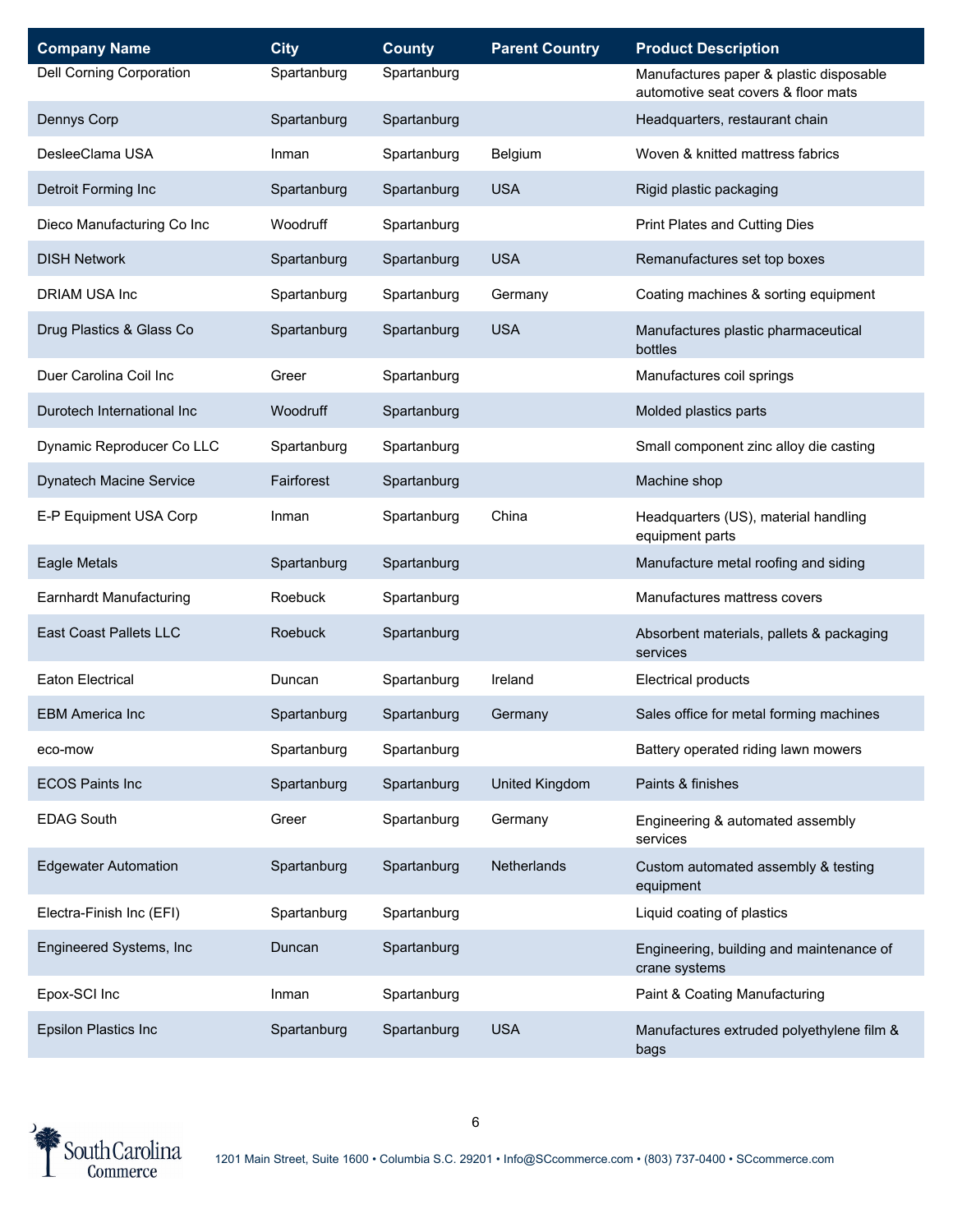| <b>Company Name</b>                      | <b>City</b> | <b>County</b> | <b>Parent Country</b> | <b>Product Description</b>                                                           |
|------------------------------------------|-------------|---------------|-----------------------|--------------------------------------------------------------------------------------|
| Erhardt & Leimer Inc                     | Duncan      | Spartanburg   | Germany               | Manufactures web guiding & measuring<br>systems                                      |
| F3 Engineering                           | Spartanburg | Spartanburg   | <b>USA</b>            | Engineering services & products to military                                          |
| Famillie Printing Inc                    | Spartanburg | Spartanburg   |                       | <b>Commercial Lithographic Printing</b>                                              |
| <b>Fancy Terry</b>                       | Inman       | Spartanburg   |                       | Custom woven terry towels                                                            |
| Fehrer Automotive South Carolina         | Duncan      | Spartanburg   | Germany               | Molded polyurethane foam seat pads for<br>automobiles                                |
| Felters of SC                            | Roebuck     | Spartanburg   |                       | Nonwoven textile products, needlepunch<br>felt rollgoods                             |
| Ferguson Enterprises                     | Spartanburg | Spartanburg   | United Kingdom        | Supplier of plumbing fixtures                                                        |
| <b>Firestone Building Products</b>       | Wellford    | Spartanburg   | Japan                 | Thermoplastic polyolefin (TPO) roofing<br>membranes                                  |
| First National Bancshares Inc            | Spartanburg | Spartanburg   |                       | Bank holding company                                                                 |
| Flint Group Print Media North<br>America | Spartanburg | Spartanburg   | Luxembourg            | Paint pigments and printing ink                                                      |
| <b>Fluid Power Specialties</b>           | Inman       | Spartanburg   |                       | Rebuild and repair industrial and<br>pneumatic cylinders, metal fabrication          |
| Food Lion Grocery Store                  | Roebuck     | Spartanburg   | Belgium               | Retail grocery store                                                                 |
| Food Lion Grocery Store                  | Spartanburg | Spartanburg   |                       | Retail grocery store                                                                 |
| Food Lion Grocery Store                  | Lyman       | Spartanburg   |                       | Retail grocery store                                                                 |
| Food Lion Grocery Store                  | Woodruff    | Spartanburg   |                       | Retail grocery store                                                                 |
| Frito-Lay Inc                            | Greer       | Spartanburg   | <b>USA</b>            | Distribution center for Frito-Lay products                                           |
| <b>FUCHS Lubricants Co</b>               | Spartanburg | Spartanburg   | Germany               | Manufactures oils and lubricants                                                     |
| GeoHay LLC                               | Inman       | Spartanburg   |                       | Barrier filtration products made from<br>recycled fibers                             |
| Georgia-Pacific LLC                      | Spartanburg | Spartanburg   | <b>USA</b>            | Corrugated & Solid Fiber Box<br>Manufacturing                                        |
| Gibbs Welding & Repair                   | Landrum     | Spartanburg   |                       | Machine shop and welding repair and<br>service                                       |
| <b>Global Automotive Partners</b>        | Duncan      | Spartanburg   | Germany               | Logistics, manufacturing & consulting<br>services for automotive industry            |
| Graf Metallic America Inc                | Spartanburg | Spartanburg   | Switzerland           | Sales & service of textile machines                                                  |
| Gravure Inc                              | Lyman       | Spartanburg   |                       | Engraved gravure cylinders, plates for<br>printing industry                          |
| Great American Paper Inc                 | Inman       | Spartanburg   |                       | Corrugated & solid fiber box manufacturing                                           |
| <b>Green River Cabins LLC</b>            | Campobello  | Spartanburg   |                       | Prefabricated Wood Building<br>Manufacturing for log cabins and modular<br>log homes |

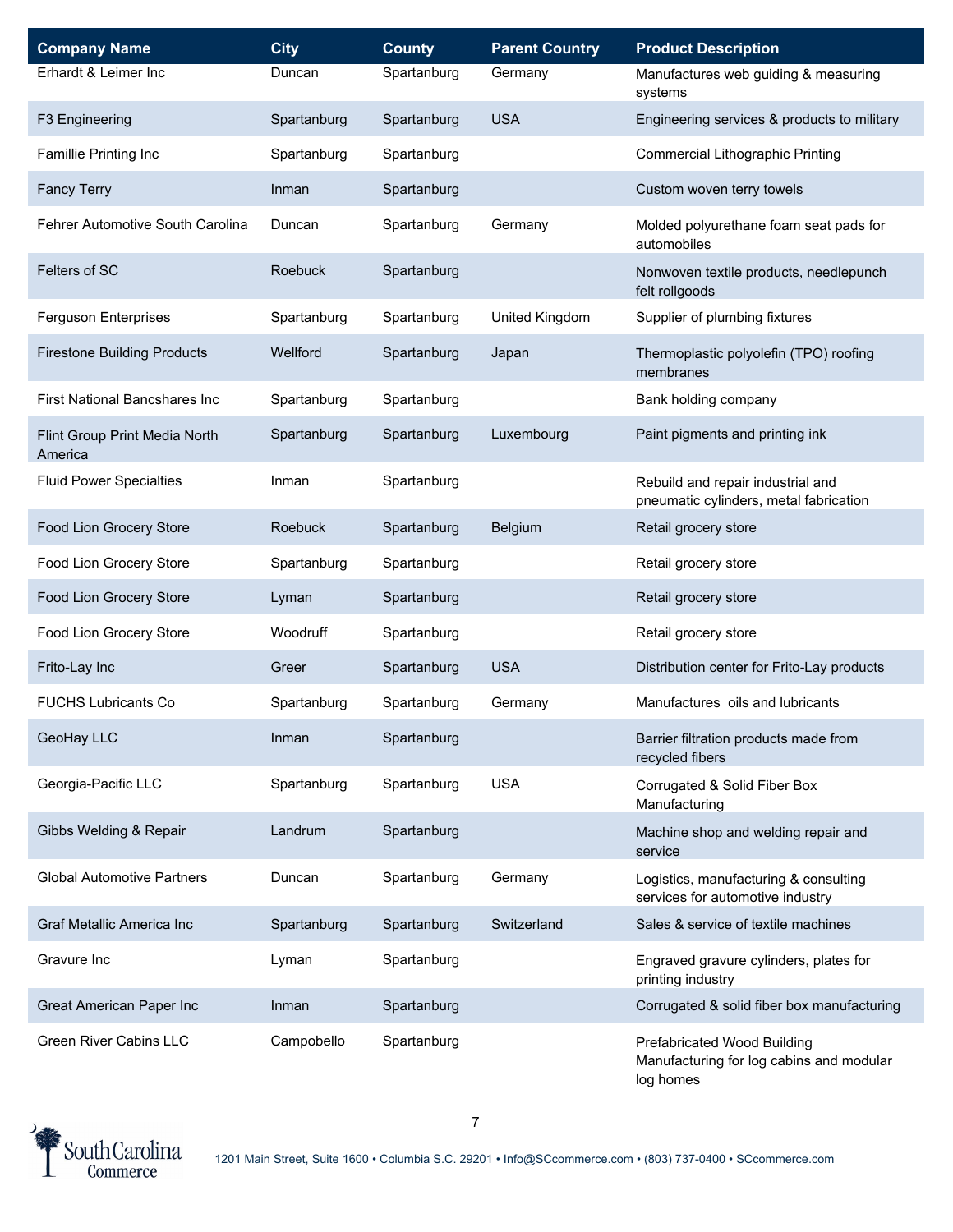| <b>Company Name</b>                 | <b>City</b> | <b>County</b> | <b>Parent Country</b> | <b>Product Description</b>                                             |
|-------------------------------------|-------------|---------------|-----------------------|------------------------------------------------------------------------|
| <b>Green Textile</b>                | Spartanburg | Spartanburg   |                       | Manufactures knit & woven fabrics                                      |
| Griffin Gear Inc                    | Roebuck     | Spartanburg   |                       | Gears & gearboxes for industrial<br>applications                       |
| <b>GSP North America Co Inc</b>     | Spartanburg | Spartanburg   | China                 | Automotive parts remanufacturing &<br>distribution                     |
| <b>GTI Chemical Solutions Inc</b>   | Wellford    | Spartanburg   |                       | Research & Development                                                 |
| Hart Tool & Manufacturing Corp      | Inman       | Spartanburg   |                       | Special Die & Jig, metal stampings                                     |
| HayssenSandiacre                    | Duncan      | Spartanburg   | <b>USA</b>            | Design and manufacture packaging<br>equipment                          |
| Hearth & Home Technologies Inc      | Duncan      | Spartanburg   | <b>USA</b>            | Distribution & service of hearth products                              |
| Heiche US Surface Technology        | Spartanburg | Spartanburg   | Germany               | Headquarters(US)anti-corrosion<br>applications for automotive industry |
| Heirloom Stair & Iron               | Campobello  | Spartanburg   |                       | Manufacture iron railing, stairs, spirals,<br>gates and doors          |
| Helena Chemical Co                  | Inman       | Spartanburg   | Japan                 | Wholesale agricultural chemicals                                       |
| Helima-Helvetion International Inc  | Duncan      | Spartanburg   | Germany               | Distributor of connectors for insulating<br>glass industry             |
| Hemmelrath Coatings Inc             | Duncan      | Spartanburg   | Germany               | Coatings for automotive industry                                       |
| <b>Henkel Corp</b>                  | Enoree      | Spartanburg   | Germany               | Manufactures adhesives                                                 |
| <b>Highland Baking Company</b>      | Spartanburg | Spartanburg   | <b>USA</b>            | Bread production & distribution                                        |
| Himatsingka America (Divatex)       | Spartanburg | Spartanburg   | India                 | Warehouse & distribution of home<br>furnishings                        |
| Holcim (US) Inc                     | Spartanburg | Spartanburg   | Switzerland           | Cement terminal                                                        |
| <b>Holroyd Precision Rotors Inc</b> | Spartanburg | Spartanburg   | <b>United Kingdom</b> | Manufactures specialty screws & rotors                                 |
| Home Fabric Finishing Inc           | Spartanburg | Spartanburg   |                       | Finishing operations for drapery and<br>upholstery fabrics             |
| Household Finance Corp              | Spartanburg | Spartanburg   | United Kingdom        | <b>Financial services</b>                                              |
| <b>HSGM USAInc</b>                  | Duncan      | Spartanburg   | Germany               | Sales & service of heat cutting machines                               |
| Hubbard-Hall Inc                    | Inman       | Spartanburg   | <b>USA</b>            | Distribution of chemicals, blending &<br>packaging services            |
| Huntington Foam Corp                | Greer       | Spartanburg   | <b>USA</b>            | Polystyrene & specialty molded foam<br>packaging                       |
| <b>IBENA Technical Textiles Inc</b> | Spartanburg | Spartanburg   | Germany               | Wholesale home and industrial fabrics                                  |
| <b>ICI Paints</b>                   | Spartanburg | Spartanburg   | Netherlands           | Paint and wallpaper stores                                             |
| <b>IFSYS North America</b>          | Inman       | Spartanburg   | Germany               | Manufactures & sells integrated feeding<br>systems                     |

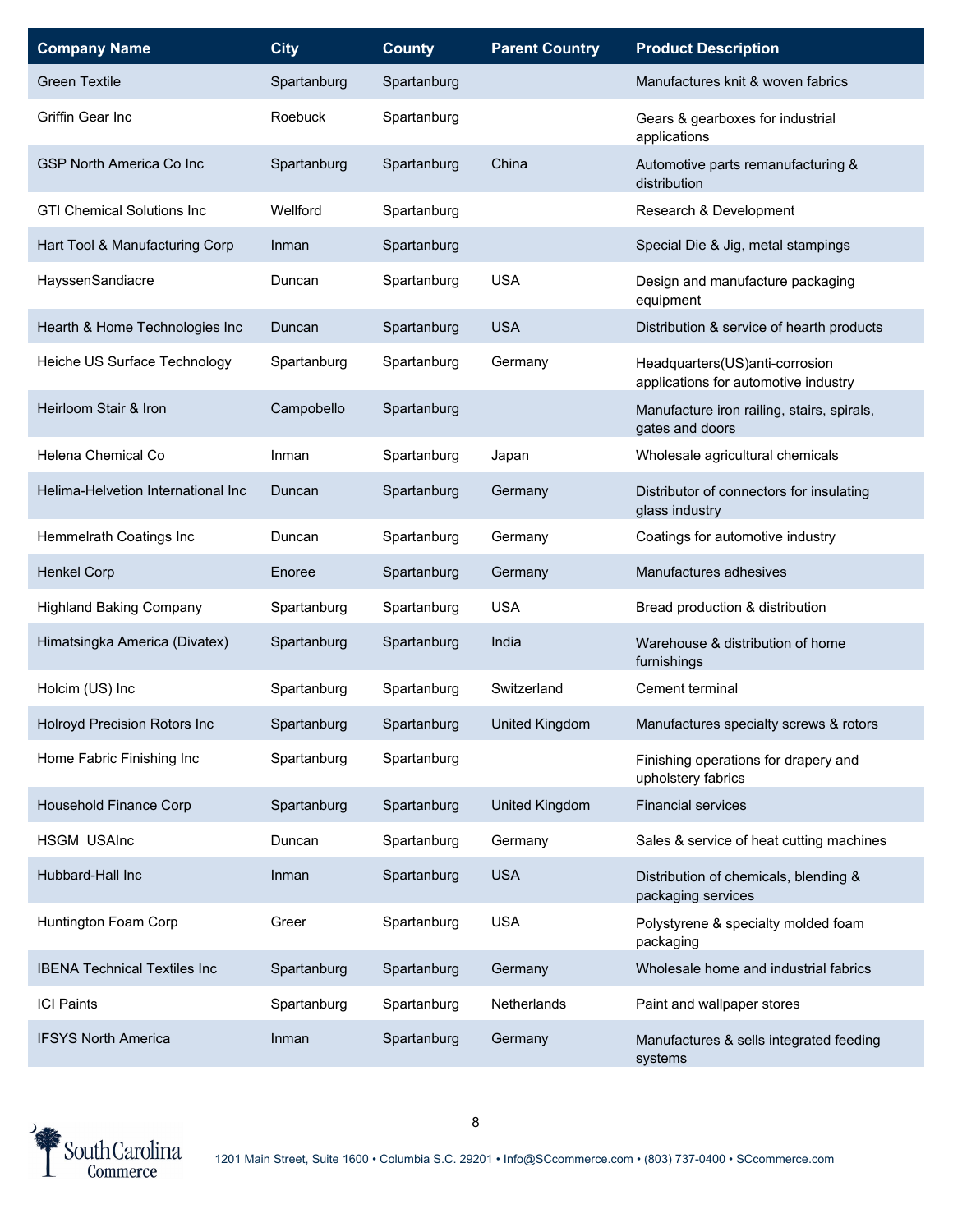| <b>Company Name</b>                                 | <b>City</b> | <b>County</b> | <b>Parent Country</b> | <b>Product Description</b>                                                                                     |
|-----------------------------------------------------|-------------|---------------|-----------------------|----------------------------------------------------------------------------------------------------------------|
| <b>ILJIN America</b>                                | Greer       | Spartanburg   | Korea, Republic of    | Bearings for wind turbines                                                                                     |
| <b>IMT Duncan LLC</b>                               | Duncan      | Spartanburg   |                       | Heat treating & brazing services                                                                               |
| <b>Industrial Fabcon</b>                            | Wellford    | Spartanburg   |                       | <b>Fabricated steel</b>                                                                                        |
| Inman Mills                                         | Enoree      | Spartanburg   | <b>USA</b>            | Apparel, bedding & industrial textiles                                                                         |
| Inman Mills                                         | Inman       | Spartanburg   | <b>USA</b>            | Yarn processing                                                                                                |
| <b>Inman Mills</b>                                  | Inman       | Spartanburg   | <b>USA</b>            | Headquarters, Fabric mill & yarn weaving                                                                       |
| Innovative Fibers LLC                               | Spartanburg | Spartanburg   | <b>USA</b>            | Extruder of polyester fiber                                                                                    |
| <b>InPro Electric USA</b>                           | Greer       | Spartanburg   | Germany               | Electrical services for production<br>automation                                                               |
| Insulfab Plastics Inc                               | Spartanburg | Spartanburg   |                       | Machining & stamping of thermoplastics                                                                         |
| Intedge Manufacturing                               | Woodruff    | Spartanburg   |                       | Manufactures textile products for the<br>restaurant industry, manufactures aprons,<br>oven mitts & tablecloths |
| <b>Integral Solutions Group</b>                     | Spartanburg | Spartanburg   | <b>USA</b>            | Information retrieval services, systems<br>integration services                                                |
| <b>Integrated Biometrics</b>                        | Spartanburg | Spartanburg   | <b>USA</b>            | Headquarters, Bimoetric finger print sensor<br>devices                                                         |
| Integrity Tool LLC                                  | Greer       | Spartanburg   |                       | Machine Shop                                                                                                   |
| <b>InterContinental Hotels</b>                      | Spartanburg | Spartanburg   | United Kingdom        | Hotels and motels                                                                                              |
| <b>International Automotive</b><br>Components (IAC) | Spartanburg | Spartanburg   | <b>USA</b>            | Manufactures dash insulators & trunk<br>systems                                                                |
| IonBond Inc                                         | Duncan      | Spartanburg   | Japan                 | Coating services, incl physical vapor<br>deposition (PVD)                                                      |
| Itema America Inc                                   | Spartanburg | Spartanburg   | Italy                 | Service of weaving & textile machines                                                                          |
| IVI South (Industrial Ventilation)                  | Spartanburg | Spartanburg   | <b>USA</b>            | Manufactures industrial ventilation<br>systems                                                                 |
| <b>IWG High Performance</b><br>Conductors           | Inman       | Spartanburg   | <b>USA</b>            | Headquarters, conductors, wire & tubing<br>products                                                            |
| J M Smith Corp                                      | Spartanburg | Spartanburg   | <b>USA</b>            | Distribution of pharmaceuticals                                                                                |
|                                                     |             |               |                       |                                                                                                                |
| Jack Heckman Tube Co Inc                            | Greer       | Spartanburg   |                       | Fabricated Pipe & Pipe Fitting<br>Manufacturing                                                                |
| Jankel Tactical Systems Inc                         | Duncan      | Spartanburg   | <b>USA</b>            | Consulting & support services for vehicle<br>armoring & protection equipment                                   |
| Janulis Dental Laboratory Inc                       | Spartanburg | Spartanburg   |                       | Manufactures dentures, paritals, crowns<br>and bridge                                                          |

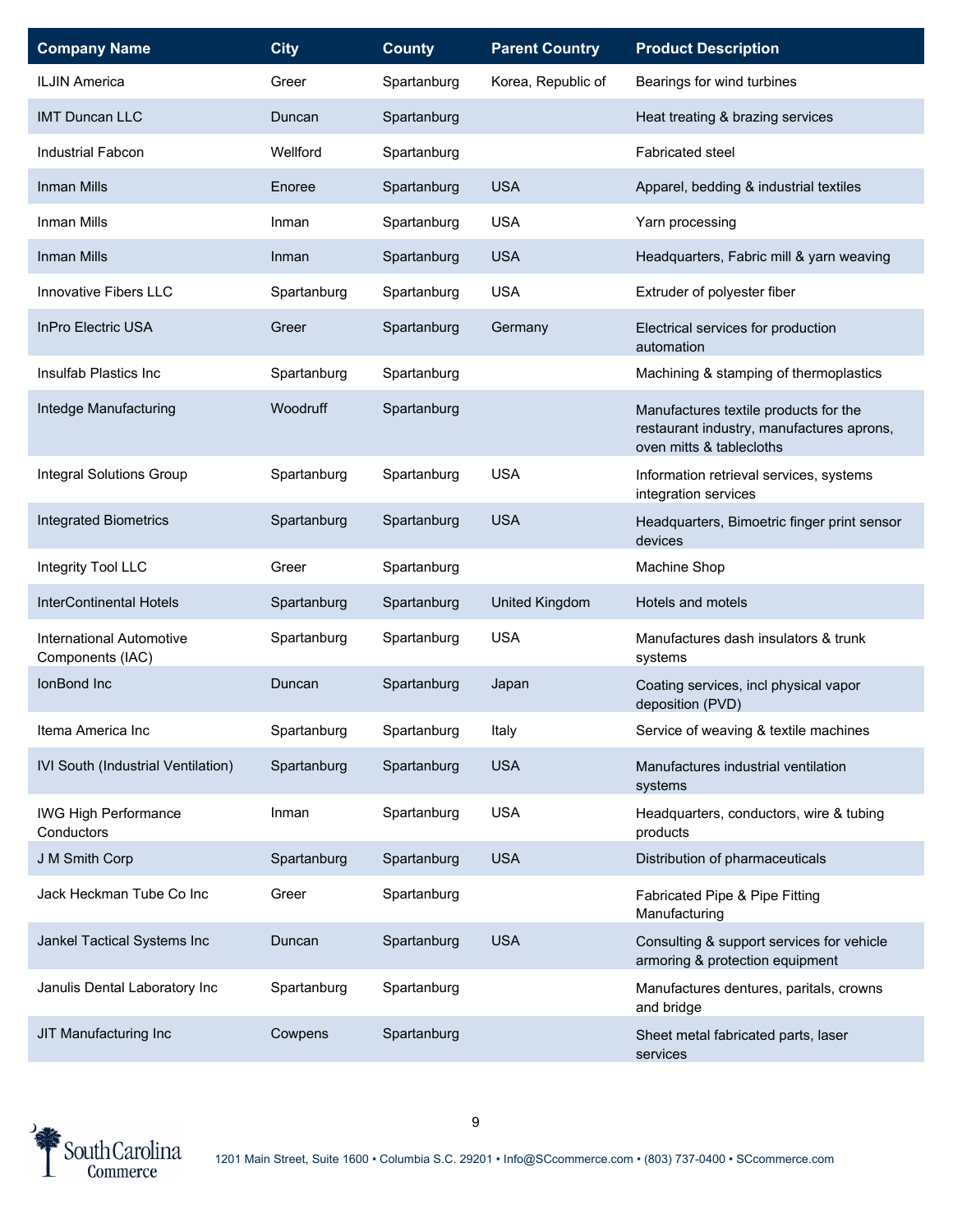| <b>Company Name</b>                          | <b>City</b>    | <b>County</b> | <b>Parent Country</b> | <b>Product Description</b>                                                                  |
|----------------------------------------------|----------------|---------------|-----------------------|---------------------------------------------------------------------------------------------|
| Jocassee Designs Inc                         | Duncan         | Spartanburg   |                       | Embroidered apparel and headwear; other<br>embroidered items                                |
| Johns Manville Corp                          | Spartanburg    | Spartanburg   | <b>USA</b>            | Polyester nonwoven mat                                                                      |
| Jones Sign Co Inc                            | Spartanburg    | Spartanburg   |                       | Sign Manufacturing                                                                          |
| JP Carlton                                   | Spartanburg    | Spartanburg   |                       | Manufactures large wood chippers and<br>stump grinders and parts, service and<br>repair     |
| <b>JSAC LLC</b>                              | Spartanburg    | Spartanburg   |                       | CNC machining, wiring service of<br>mechanical control systems                              |
| K Walter Service Corp                        | Inman          | Spartanburg   | Germany               | Provides and manufactures gravure sales<br>and supplies to the gravure printing<br>industry |
| Kale Research & Technology                   | Spartanburg    | Spartanburg   |                       | Research, upper cervical training devices                                                   |
| King Automation Inc                          | <b>Roebuck</b> | Spartanburg   |                       | Industrial automation engineering for<br>automotive industry                                |
| Knights Apparel Inc                          | Spartanburg    | Spartanburg   | <b>USA</b>            | Distribution of licensed sports apparel                                                     |
| Kobelco Construction Machinery<br><b>USA</b> | Moore          | Spartanburg   | Japan                 | Manufactures hydraulic excavators                                                           |
| Koeberlein & Seigert LLC                     | Campobello     | Spartanburg   | Germany               | Custom built step feeder machines                                                           |
| Kohler Co                                    | Spartanburg    | Spartanburg   | <b>USA</b>            | China plumbing fixtures & acrylic bathtubs<br>& toilets                                     |
| Kraft Foods Global Inc                       | Duncan         | Spartanburg   | <b>USA</b>            | Warehousing                                                                                 |
| KSA Keller & Son Inc                         | Spartanburg    | Spartanburg   |                       | Metal fabrication, sandblasting & plant<br>maintenance                                      |
| Kusters Zima Corp                            | Spartanburg    | Spartanburg   | Germany               | Custom equipment manufacturing<br>including machinery & hydrogen<br>generation products     |
| Kymco USA                                    | Spartanburg    | Spartanburg   | Taiwan                | Distribution of motor scooters & ATVs                                                       |
| Lancaster                                    | Spartanburg    | Spartanburg   | <b>USA</b>            | Headquarters, painting tools &<br>accessories                                               |
| Lancer Textiles Incorporated                 | Spartanburg    | Spartanburg   |                       | Textile brokers, commodity &<br>merchandise warehouses                                      |
| Land-O-Sun Dairies LLC                       | Spartanburg    | Spartanburg   | <b>USA</b>            | Fluid milk manufacturing                                                                    |
| Laserflex Corp                               | Duncan         | Spartanburg   |                       | Fabricated Structural Metal Manufacturing                                                   |
| Lear Corp                                    | Duncan         | Spartanburg   | <b>USA</b>            | Automotive seating systems                                                                  |
| LeasePlan USA                                | Moore          | Spartanburg   | Netherlands           | Vehicle leasing and fleet management                                                        |
| Lehigh Hanson Pelham Quarry                  | Greer          | Spartanburg   | Germany               | Rock quarry, crushed stone                                                                  |

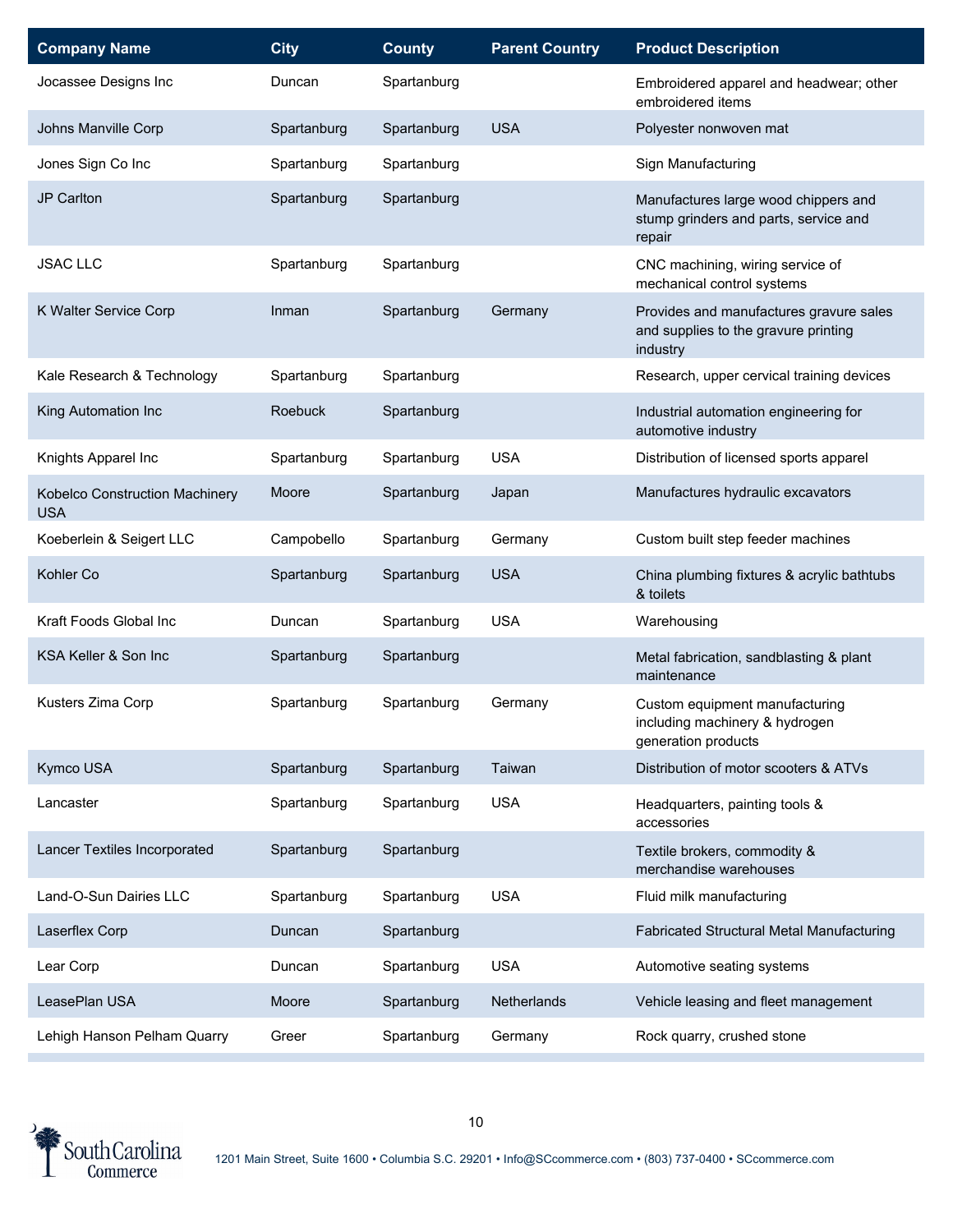| <b>Company Name</b>                 | <b>City</b> | <b>County</b> | <b>Parent Country</b> | <b>Product Description</b>                                                                |
|-------------------------------------|-------------|---------------|-----------------------|-------------------------------------------------------------------------------------------|
| Leigh Fibers Inc                    | Wellford    | Spartanburg   |                       | Headquarters, recycles textile fibers and<br>waste                                        |
| Liberty Reed Co                     | Spartanburg | Spartanburg   |                       | Weaving reeds                                                                             |
| Liberty Uniform Manufacturing       | Spartanburg | Spartanburg   |                       | Manufacturing and wholesale of police,<br>fire, and security uniforms                     |
| Lindoerfer & Steiner                | Spartanburg | Spartanburg   | Germany               | Headquarters (US), reusable packaging<br>materials for automotive industry                |
| <b>LKQ Corp</b>                     | Duncan      | Spartanburg   | <b>USA</b>            | Recycler of salvaged automotive & truck<br>parts                                          |
| LTG Air Engineering Holdings Inc    | Spartanburg | Spartanburg   | Germany               | Room air & process air technology<br>systems                                              |
| <b>Lubrizol Advanced Materials</b>  | Spartanburg | Spartanburg   | <b>USA</b>            | Specialty Additives for Industry, Alkalies &<br><b>Chlorine Manufacturing</b>             |
| <b>Lumbee Enterprises</b>           | Greer       | Spartanburg   |                       | Sub-assembly & testing services for<br>automotive industry                                |
| Lyntec Inc                          | Spartanburg | Spartanburg   |                       | Manufactures filtration equipment, metal<br>rolling & bending                             |
| Machine Shop Services Inc           | Duncan      | Spartanburg   |                       | Machine Shop                                                                              |
| Mack Molding Co Inc                 | Inman       | Spartanburg   | <b>USA</b>            | Plastic injection molding for transportation<br>& medical industries and class A painting |
| Magna Exterior & Interiors          | Spartanburg | Spartanburg   | Canada                | Manufactures headliners, pillar & cargo<br>trim, & loadfloor                              |
| Magna Mirrors of America Inc        | Greer       | Spartanburg   | Canada                | Automotive mirrors                                                                        |
| Mahan Oven and Engineering Co       | Spartanburg | Spartanburg   |                       | Manufacture industrial ovens                                                              |
| Mahlo-America Inc                   | Spartanburg | Spartanburg   | Germany               | Supplier of measurement & control<br>machinery and systems                                |
| <b>MAIREC</b>                       | Spartanburg | Spartanburg   | Germany               | Metals processing & recycling                                                             |
| Marchel Industries Inc              | Spartanburg | Spartanburg   |                       | Plastic injection molding, mold making &<br>repair; machine shop                          |
| Mariplast North America Inc         | Greer       | Spartanburg   | Italy                 | Yarn processing components                                                                |
| Marko Inc                           | Spartanburg | Spartanburg   |                       | Full line janitorial cleaners, equipment,<br>paper                                        |
| Martex Fiber Southern Corp          | Spartanburg | Spartanburg   | <b>USA</b>            | Headquarters, textile recycling                                                           |
| Marzoli International               | Spartanburg | Spartanburg   | Italy                 | Distribution of textile machinery                                                         |
| Master Machine Works Inc            | Spartanburg | Spartanburg   |                       | Machine shop specializing hydraulic<br>cylinders & chrome plating                         |
| <b>Materials Handling Solutions</b> | Duncan      | Spartanburg   |                       | Overhead Traveling Crane, Hoist &<br>Monorail System Manufacturing                        |
| Matrix Engineering Inc              | Spartanburg | Spartanburg   |                       | <b>Engineering Firm</b>                                                                   |

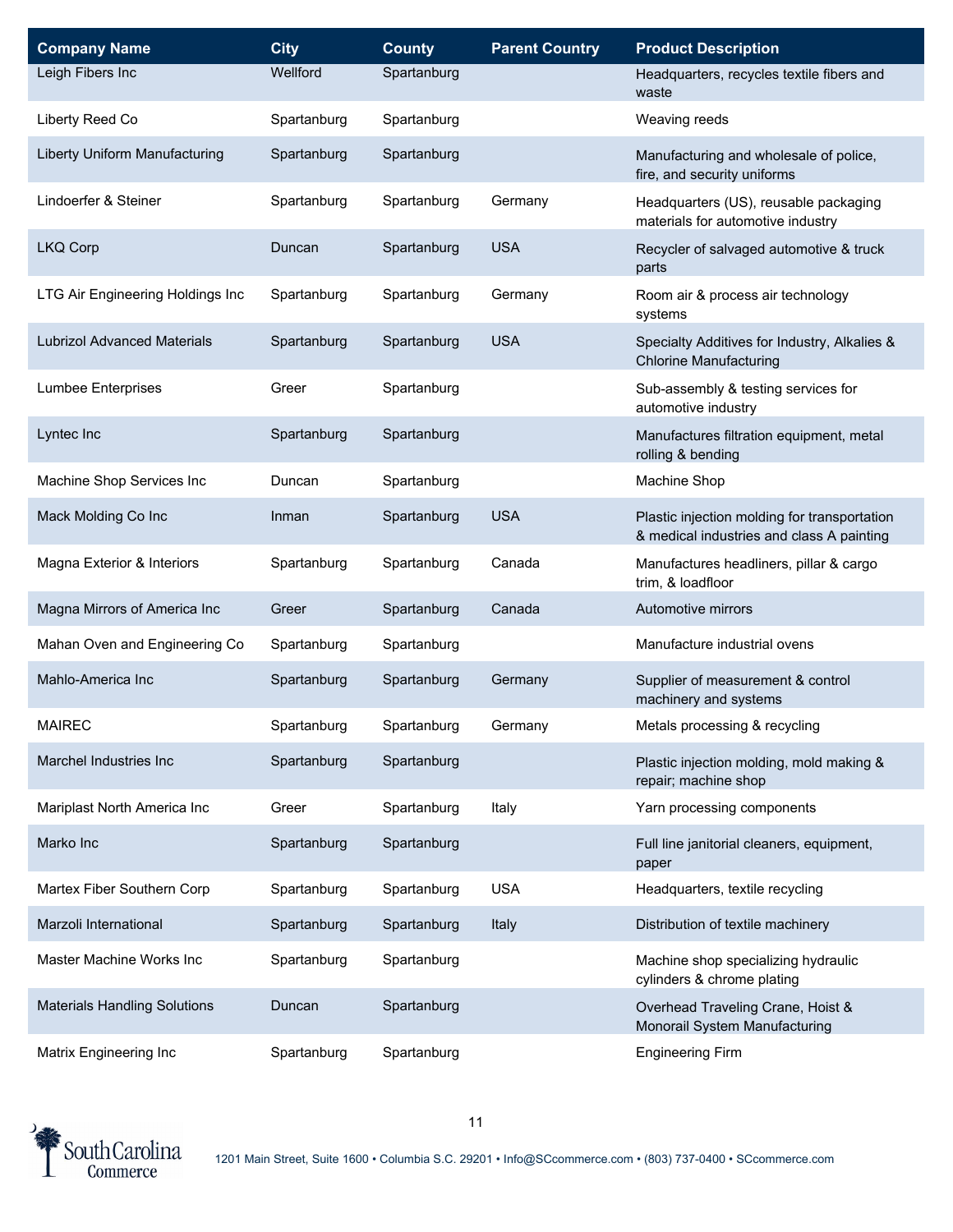| <b>Company Name</b>                   | <b>City</b> | <b>County</b> | <b>Parent Country</b> | <b>Product Description</b>                                                                                            |
|---------------------------------------|-------------|---------------|-----------------------|-----------------------------------------------------------------------------------------------------------------------|
| <b>McElrath Trailers</b>              | Spartanburg | Spartanburg   |                       | Manufactures truck trailers                                                                                           |
| Melton Embroidery Inc                 | Roebuck     | Spartanburg   |                       | Embroidery                                                                                                            |
| Menzel Inc                            | Spartanburg | Spartanburg   | Germany               | Textile machinery                                                                                                     |
| Mermet Corp                           | Cowpens     | Spartanburg   | <b>Netherlands</b>    | Solar protection fabrics, PVC fiberglass<br>yarn                                                                      |
| Metal Supermarkets Greer              | Lyman       | Spartanburg   |                       | Supplier of small quantity metals                                                                                     |
| Meyco Products Inc                    | Spartanburg | Spartanburg   | <b>USA</b>            | Canvas & Related Product Mills                                                                                        |
| Michelin North America Inc (MRT)      | Duncan      | Spartanburg   | France                | Semi-finished materials used in tires                                                                                 |
| Michelin North America Inc (US<br>#3) | Duncan      | Spartanburg   | France                | Truck tires                                                                                                           |
| Milliken & Co                         | Inman       | Spartanburg   | <b>USA</b>            | Manufactures inorganic chemicals                                                                                      |
| Milliken & Co                         | Spartanburg | Spartanburg   | <b>USA</b>            | Headquarters, composites, chemicals                                                                                   |
| Minghua USA                           | Greer       | Spartanburg   | China                 | Plastic products & hi-tech molds                                                                                      |
| Miracle Ear                           | Spartanburg | Spartanburg   | Italy                 | Hearing testing services                                                                                              |
| Mitel                                 | Greer       | Spartanburg   | Canada                | <b>Communications solutions</b>                                                                                       |
| MK Metalfoils USA Inc                 | Duncan      | Spartanburg   | Germany               | Manufactures re-rolling foils for catalytic<br>converters, and precision metal foils used<br>in automotive components |
| Moonshine Inc.                        | Wellford    | Spartanburg   |                       | Custom belt and apparel manufacturing                                                                                 |
| Moretex Chemical Products Inc         | Spartanburg | Spartanburg   |                       | Oxidize high density polyethylene resin<br>and powder, emulsions, and wax bars                                        |
| Mossburg Sign Products                | Chesnee     | Spartanburg   |                       | Signs                                                                                                                 |
| <b>MSI Viking Gage</b>                | Duncan      | Spartanburg   |                       | Calibration services                                                                                                  |
| Nelson Die Cutting & Packaging        | Spartanburg | Spartanburg   |                       | Corrugated & solid container & pallet<br>manufacturing                                                                |
| <b>Nexcel Pharmaceutical Films</b>    | Duncan      | Spartanburg   | <b>USA</b>            | Medical films for healthcare industry                                                                                 |
| Norgenix Pharmaceuticals LLC          | Spartanburg | Spartanburg   | <b>USA</b>            | Develops & distributes specialty adult<br>pharmaceutical products                                                     |
| North Woods Farm Fiber & Yarn         | Inman       | Spartanburg   |                       | Custom Alpaca fiber processing                                                                                        |
| Nothing Ventured LLC                  | Landrum     | Spartanburg   |                       | Manufactures Rize brand performance<br>beverage and Hailo brand<br>anti-inflammatory water                            |
| Nycoil Co                             | Spartanburg | Spartanburg   |                       | All Other Plastics Product Manufacturing                                                                              |
| <b>NYK Logistics</b>                  | Duncan      | Spartanburg   | Japan                 | Return center for Wal-Mart, transportation<br>services                                                                |

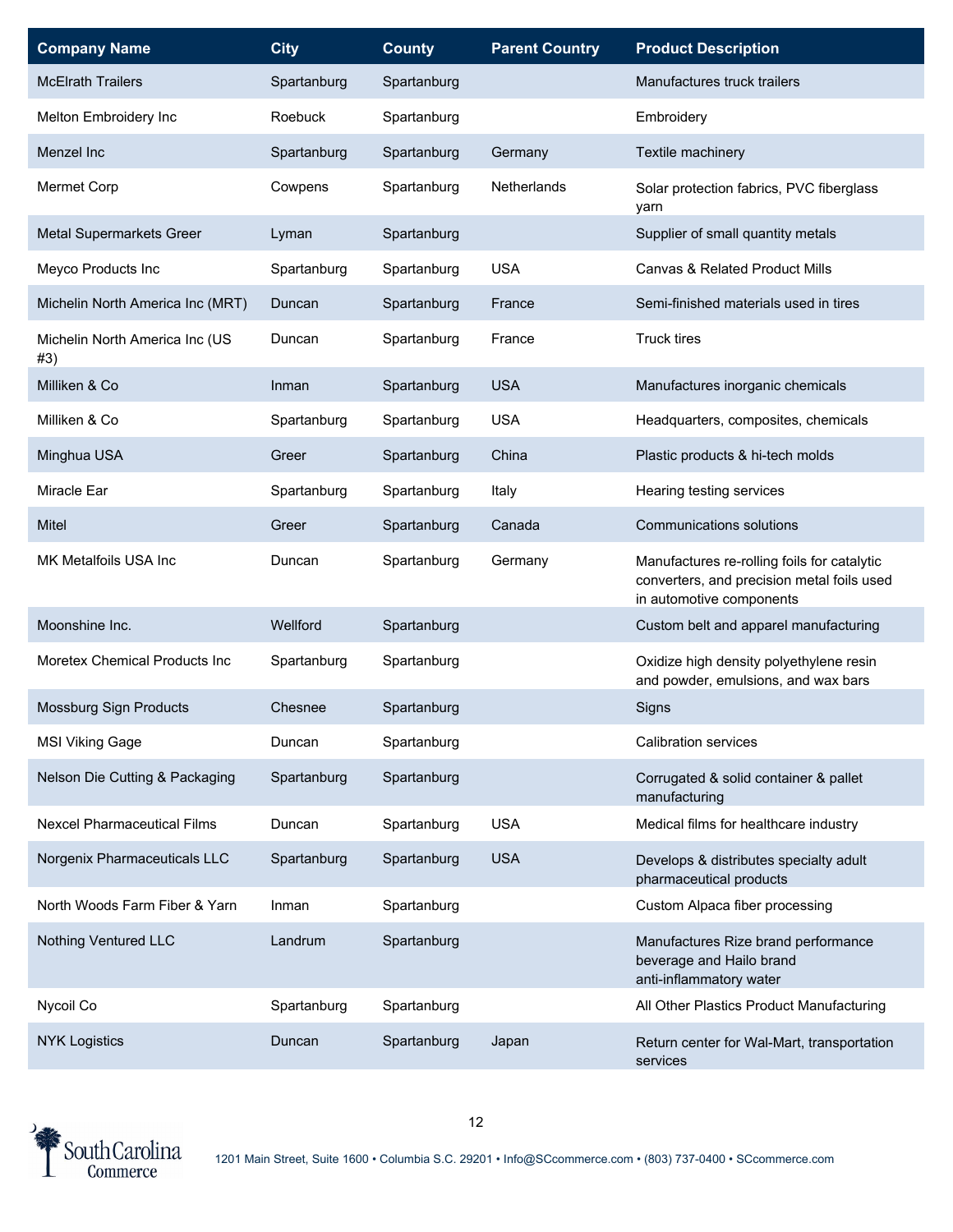| <b>Company Name</b>                                     | <b>City</b> | <b>County</b> | <b>Parent Country</b> | <b>Product Description</b>                                                                                          |
|---------------------------------------------------------|-------------|---------------|-----------------------|---------------------------------------------------------------------------------------------------------------------|
| <b>ODERMATH USA Inc</b>                                 | Spartanburg | Spartanburg   | Germany               | Manufactures specialty cored wire                                                                                   |
| Oilmen's Truck Tanks Inc                                | Spartanburg | Spartanburg   |                       | Petroleum fluid handling equipment, Tank<br>truck equipment and manufacturing                                       |
| Ojeda USA Inc                                           | Spartanburg | Spartanburg   | Mexico                | Distribution of commercial & industrial<br>freezers                                                                 |
| Omega Chemicals Inc                                     | Cowpens     | Spartanburg   |                       | Manufactures specialty chemicals                                                                                    |
| Omnicare                                                | Spartanburg | Spartanburg   | <b>USA</b>            | Pharmaceutical care services for<br>healthcare facilities                                                           |
| OmniSource                                              | Wellford    | Spartanburg   | <b>USA</b>            | Ferrous & non-ferrous metal processing                                                                              |
| OmniSource                                              | Spartanburg | Spartanburg   | <b>USA</b>            | <b>Metal Recycling</b>                                                                                              |
| Ostrem Tool Co Inc                                      | Lyman       | Spartanburg   |                       | Manufacturer of round shank solid carbide<br>cutting tools for metalworking, automotive<br>and aerospace industries |
| Owens Corning                                           | Duncan      | Spartanburg   | <b>USA</b>            | Thermal & accoustical insulation                                                                                    |
| Paccar                                                  | Spartanburg | Spartanburg   | <b>USA</b>            | Purchase & lease services of commercial<br>trucks                                                                   |
| Palmetto Vermiculite Co                                 | Woodruff    | Spartanburg   |                       | Manufactures and produces vermiculite                                                                               |
| Parker Hannifin Corporation<br><b>TechSeal Division</b> | Spartanburg | Spartanburg   | <b>USA</b>            | Headquarters (Division), custom elastomer<br>extrusions, gaskets & seals                                            |
| Parris Welding & Steel Fabrication                      | Spartanburg | Spartanburg   |                       | Welding and metal fabrication                                                                                       |
| Pearle Vision Inc                                       | Spartanburg | Spartanburg   | Italy                 | Optical goods stores                                                                                                |
| PecTec Corp                                             | Spartanburg | Spartanburg   | Germany               | Finished non-ferrous metals                                                                                         |
| Penn Prints Inc                                         | Spartanburg | Spartanburg   |                       | <b>Broadwoven Fabric Finishing Mills</b>                                                                            |
| PepsiCo                                                 | Spartanburg | Spartanburg   |                       | <b>Soft Drinks</b>                                                                                                  |
| Pet Dairy                                               | Duncan      | Spartanburg   | <b>USA</b>            | Distribution of dairy products                                                                                      |
| Pet Dairy                                               | Spartanburg | Spartanburg   | <b>USA</b>            | Milk products, fruit juice                                                                                          |
| PhilChem (Mount Vernon Mills)                           | Greer       | Spartanburg   | <b>USA</b>            | Textile sizing & adhesive products, dry<br>chemical blending                                                        |
| <b>PIDC</b>                                             | Spartanburg | Spartanburg   | <b>USA</b>            | Manufactures specialty chemicals                                                                                    |
| Piedmont Bushings & Insulators                          | Woodruff    | Spartanburg   |                       | Bushings & insulators for switchgear                                                                                |
| Piedmont Manufacturing Co                               | Woodruff    | Spartanburg   |                       | Metalworking and fabrication machine<br>shop                                                                        |
| <b>Piedmont Mechanical</b>                              | Spartanburg | Spartanburg   |                       | Design and intallation of HVAC systems,<br>air compressors, process piping, and<br>sheet metal fabrication          |
| Piedmont Orthotic Laboratory Inc                        | Roebuck     | Spartanburg   |                       | Custom orthotics & insoles                                                                                          |

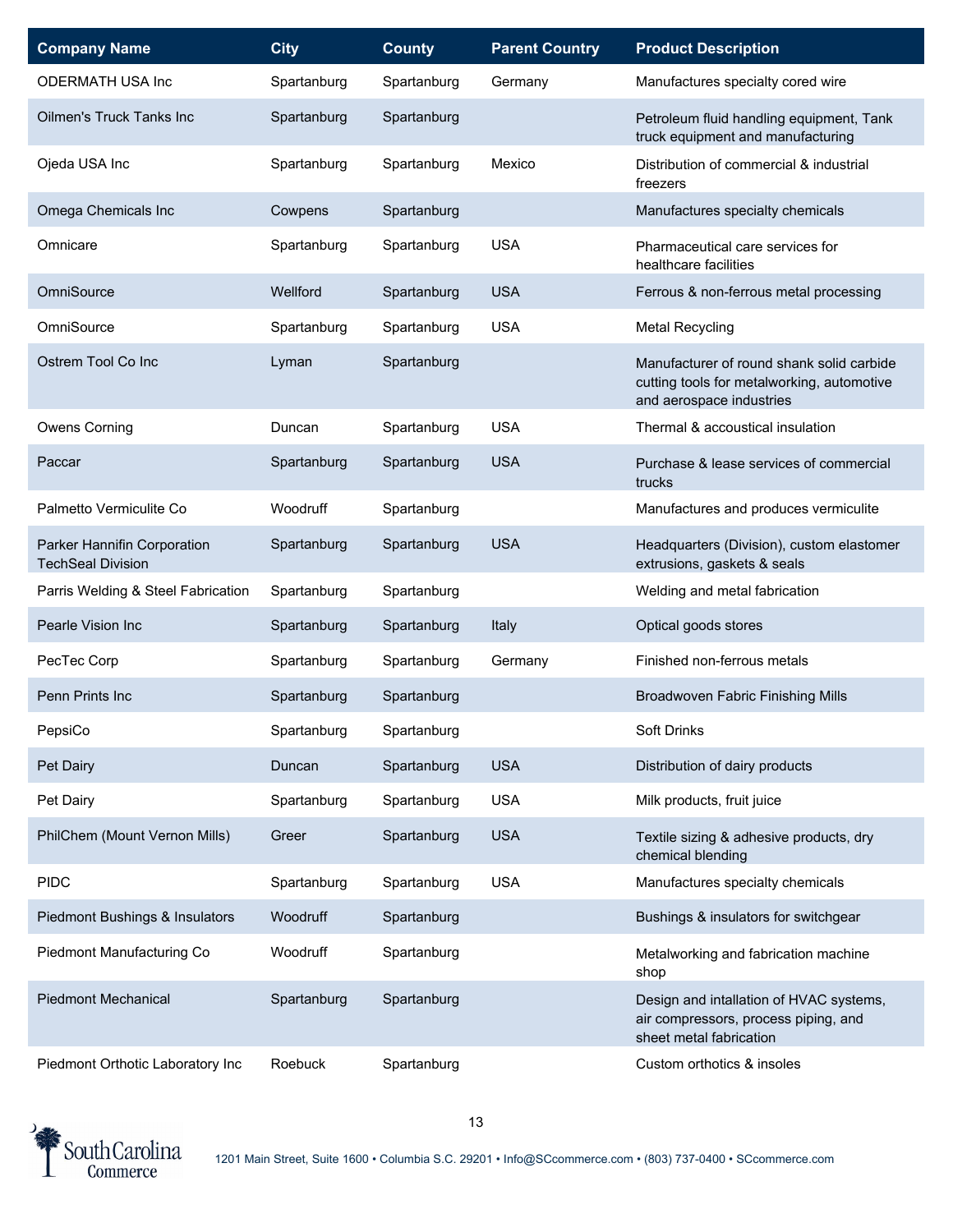| <b>Company Name</b>                               | <b>City</b> | <b>County</b> | <b>Parent Country</b> | <b>Product Description</b>                                                        |
|---------------------------------------------------|-------------|---------------|-----------------------|-----------------------------------------------------------------------------------|
| <b>Pierret North America</b>                      | Spartanburg | Spartanburg   | Belgium               | Textile cutting machines and plastics<br>machinery                                |
| Pinnacle Coating & Converting                     | Spartanburg | Spartanburg   |                       | Specialty paper products                                                          |
| Plastic Omnium LLC                                | Duncan      | Spartanburg   | France                | Automotive parts sequencing                                                       |
| Polydeck Screen Corp                              | Spartanburg | Spartanburg   |                       | Headquarters, Polyurethane, rubber &<br>specialy screens for mining industry      |
| Polysols Inc                                      | Spartanburg | Spartanburg   | Germany               | Headquarters NA, Recycles polyester<br>fibers for animal bedding & horse footings |
| Pork Rind and Snacks                              | Spartanburg | Spartanburg   |                       | Pork Snacks                                                                       |
| Precision Bearing & Machine Inc                   | Roebuck     | Spartanburg   |                       | Machining, roll & shaft fabricating &<br>welding                                  |
| Precision Roof Trusses LLC                        | Duncan      | Spartanburg   |                       | <b>Truss Manufacturing</b>                                                        |
| Pressley Welding & Machine<br><b>Works</b>        | Spartanburg | Spartanburg   |                       | Machine shop                                                                      |
| Progressive Machine & Design<br>(PMD)             | Spartanburg | Spartanburg   | <b>USA</b>            | Factory automation, machining &<br>assembly services                              |
| <b>ProSet Plastics Inc</b>                        | Spartanburg | Spartanburg   | <b>USA</b>            | Injection molding                                                                 |
| Prym Consumer USA                                 | Spartanburg | Spartanburg   | Germany               | Distribution of sewing & needlework<br>products                                   |
| Qs1 Data Systems                                  | Spartanburg | Spartanburg   | <b>USA</b>            | Computer services for pharmacies &<br>healthcare facilities                       |
| Quality Carbide Metals Inc                        | Spartanburg | Spartanburg   |                       | Manufactures tungsten carbide products                                            |
| <b>Quality Stitch</b>                             | Spartanburg | Spartanburg   |                       | Embroidery & screen printing                                                      |
| Radici USA                                        | Spartanburg | Spartanburg   | Italy                 | Distribution of carpet & rugs                                                     |
| Randstad North America LP                         | Spartanburg | Spartanburg   | Netherlands           | Employment agency                                                                 |
| Rank Distributors Inc (RDI)                       | Spartanburg | Spartanburg   |                       | Supplier of specialty items for hospitality<br>industry                           |
| <b>Renfrow Brothers Industrial</b><br>Contractors | Spartanburg | Spartanburg   |                       | Industrial contruction services                                                   |
| <b>RENK Corp</b>                                  | Duncan      | Spartanburg   | Germany               | Manufactures slide and sleeve bearings                                            |
| RESCO (formerly J-Rad)                            | Roebuck     | Spartanburg   | <b>USA</b>            | Custom wire harnesses & electrical<br>subassemblies                               |
| ResMed Corp                                       | Duncan      | Spartanburg   | <b>USA</b>            | Treatment equipment for sleep & breathing<br>disorders                            |
| Revman International Inc                          | Spartanburg | Spartanburg   | Mexico                | Manufactures linen & bed accessories                                              |
| Rieter America LLC                                | Spartanburg | Spartanburg   | Switzerland           | Textile machinery sales & service                                                 |
| Rim Direct Inc                                    | Inman       | Spartanburg   |                       | Non-ferrous scrap metals                                                          |

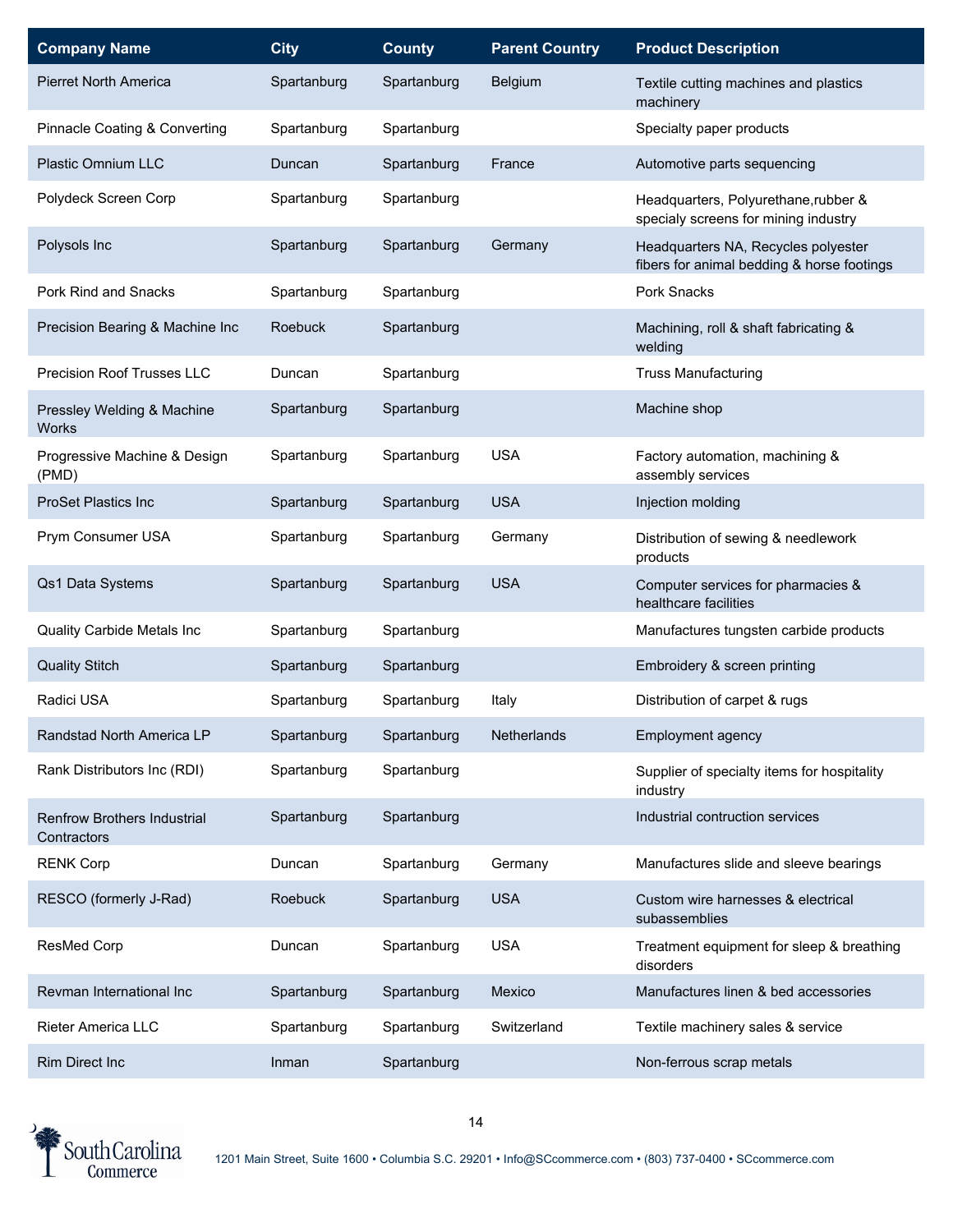| <b>Company Name</b>                           | <b>City</b> | <b>County</b> | <b>Parent Country</b> | <b>Product Description</b>                                                               |
|-----------------------------------------------|-------------|---------------|-----------------------|------------------------------------------------------------------------------------------|
| <b>Rinker Materials</b>                       | Spartanburg | Spartanburg   |                       | Headquarters, concrete building materials                                                |
| <b>Rite Aid Distribution Center</b>           | Spartanburg | Spartanburg   | <b>USA</b>            | <b>Distribution center</b>                                                               |
| Ritrama Inc                                   | Moore       | Spartanburg   | Italy                 | Pressure sensitive films                                                                 |
| <b>RJ Rockers</b>                             | Spartanburg | Spartanburg   |                       | <b>Brewery</b>                                                                           |
| Roechling Automotive Duncan                   | Duncan      | Spartanburg   | Germany               | Plastic components & modules for<br>automobile industry                                  |
| ROFA Conveyor Technology                      | Greer       | Spartanburg   | Germany               | Material handling solutions                                                              |
| Rogers Consulting LLC                         | Moore       | Spartanburg   |                       | <b>Engineering services</b>                                                              |
| Rohmann LP                                    | Spartanburg | Spartanburg   | Germany               | Manufactures electrical equipment and<br>sensors for non-destructive material<br>testing |
| Ronnie Hopkins Enterprises Inc                | Duncan      | Spartanburg   |                       | Fabricated Structural Metal Manufacturing                                                |
| RR Donnelley & Sons Co                        | Spartanburg | Spartanburg   | <b>USA</b>            | Commercial lithographic printing                                                         |
| S & S Manufacturing Co Inc                    | Roebuck     | Spartanburg   | <b>USA</b>            | Women's & Girls' Cut & Sew Blouse &<br>Shirt Manufacturing                               |
| S & W Pallet Co                               | Pacolet     | Spartanburg   |                       | Manufactures pallets                                                                     |
| S W S Systems Inc                             | Roebuck     | Spartanburg   |                       | Software control systems                                                                 |
| Sadaplast Americas Inc                        | Campobello  | Spartanburg   |                       | Design & assembly of molding systems                                                     |
| Safelite AutoGlass                            | Spartanburg | Spartanburg   | Belgium               | Automotive glass replacement shop                                                        |
| Sage Automotive Interiors (Cotton<br>Blossom) | Spartanburg | Spartanburg   | <b>USA</b>            | Automotive cloth and textiles                                                            |
| SantoLubes                                    | Spartanburg | Spartanburg   |                       | Manufactures synthetic fluids, lubricants &<br>greases                                   |
| <b>SAR Automation</b>                         | Greer       | Spartanburg   | Germany               | Automation systems and engineering<br>software                                           |
| Sawyers Cabinet Shop                          | Campobello  | Spartanburg   |                       | Manufactures wood cabinets, bookcases<br>and commerical cabinets                         |
| <b>SC Tool Service</b>                        | Spartanburg | Spartanburg   |                       | Carbide cutting tools & drills                                                           |
| Scenic Tool & Stamping Inc                    | Campobello  | Spartanburg   |                       | Precision stamped products & tooling<br>design & fabrication                             |
| Scentria Corp                                 | Lyman       | Spartanburg   |                       | Manufactures room & automotive<br>fresheners                                             |
| Schaeffler Group USA Inc                      | Spartanburg | Spartanburg   | Germany               | Ball & roller bearings & components                                                      |
| Scharer Schweiter Mettler Corp<br>(SSM)       | Spartanburg | Spartanburg   | Switzerland           | Textile machinery sales and service                                                      |
| Sealed Air Corp                               | Duncan      | Spartanburg   | <b>USA</b>            | Industrial shrink films & food packaging                                                 |

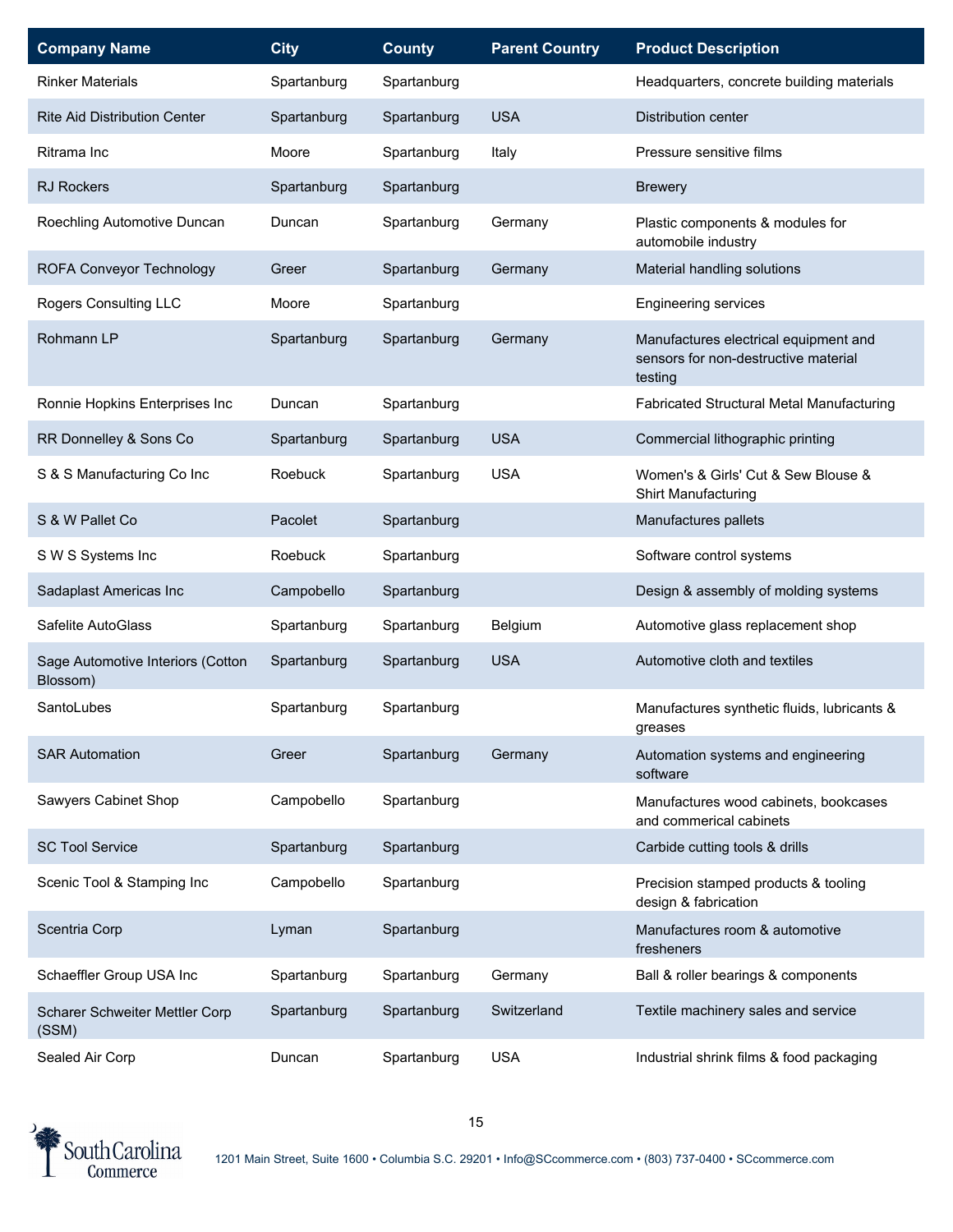| <b>Company Name</b>                             | <b>City</b>    | <b>County</b> | <b>Parent Country</b> | <b>Product Description</b>                                                       |
|-------------------------------------------------|----------------|---------------|-----------------------|----------------------------------------------------------------------------------|
| Sealed Air/Cryovac Division                     | Duncan         | Spartanburg   | <b>USA</b>            | R&D, industrial shrink films & food<br>packaging                                 |
| Sew-Eurodrive Inc                               | Lyman          | Spartanburg   | Germany               | Headquarters (US), manufactures<br>industrial power transmissions                |
| SHP Hydraulic Pump Service                      | Pacolet        | Spartanburg   |                       | Pump remanufacturing & service                                                   |
| Siegwerk USA                                    | Spartanburg    | Spartanburg   | Germany               | Manufactures printing ink                                                        |
| Siemens Industry Inc                            | <b>Roebuck</b> | Spartanburg   | Germany               | Relays and industrial controls                                                   |
| Sign Designs Inc                                | Spartanburg    | Spartanburg   |                       | Graphic signs, stamps                                                            |
| Simcal Machining                                | Inman          | Spartanburg   |                       | Machine shop, metal fasteners, prototype<br>work                                 |
| Simkins Industries                              | Landrum        | Spartanburg   | <b>USA</b>            | Manufactures packaging, cartons, and<br>boxes                                    |
| Sinclair & Associates                           | Duncan         | Spartanburg   |                       | <b>Engineering services</b>                                                      |
| Siskin Steel & Supply Co                        | Spartanburg    | Spartanburg   | <b>USA</b>            | Metal service center                                                             |
| Sitel                                           | Spartanburg    | Spartanburg   | France                | Customer experience center                                                       |
| Sloan Construction Co Inc                       | Duncan         | Spartanburg   | France                | Highway and bridge construction                                                  |
| Sloan Construction Co Inc                       | Pacolet        | Spartanburg   | France                | Highway and bridge construction                                                  |
| Smooth-Bor Plastics                             | Spartanburg    | Spartanburg   | <b>USA</b>            | Flexible plastic tubing & hoses                                                  |
| Sodexo Inc                                      | Spartanburg    | Spartanburg   | France                | Food & facilities management services                                            |
| Sodexo Inc                                      | Spartanburg    | Spartanburg   | France                | Food & facilities management services                                            |
| Solvay USA                                      | Spartanburg    | Spartanburg   | Belgium               | Manufactures pharmaceutical & chemical<br>products                               |
| Sonoco Alloyd                                   | Spartanburg    | Spartanburg   | <b>USA</b>            | Printing operations, blister cards, printed<br>cartons, and insert display cards |
| Sonoco Alloyd                                   | Spartanburg    | Spartanburg   | <b>USA</b>            | Thermofoaming & distribution                                                     |
| Sonoco Recycling                                | Spartanburg    | Spartanburg   | <b>USA</b>            | Paperboard mill                                                                  |
| South Carolina Elastic Co                       | Landrum        | Spartanburg   | <b>USA</b>            | Manufactures elastic and tapes                                                   |
| Southeastern Printing                           | Spartanburg    | Spartanburg   |                       | <b>Commercial Lithographic Printing</b>                                          |
| Southeastern Warehousing<br><b>Distribution</b> | Spartanburg    | Spartanburg   |                       | General Warehousing & Storage                                                    |
| Southeastern Wirecloth<br>Fabricators           | Fountain Inn   | Spartanburg   |                       | Fabricated wirecloth & woven products                                            |
| Southern Container Management                   | Spartanburg    | Spartanburg   | <b>USA</b>            | Corrugated & Solid Fiber Box<br>Manufacturing                                    |
| Southern States Packaging Co                    | Spartanburg    | Spartanburg   |                       | Manufactures pre-coated rolls for<br>packaging industry                          |

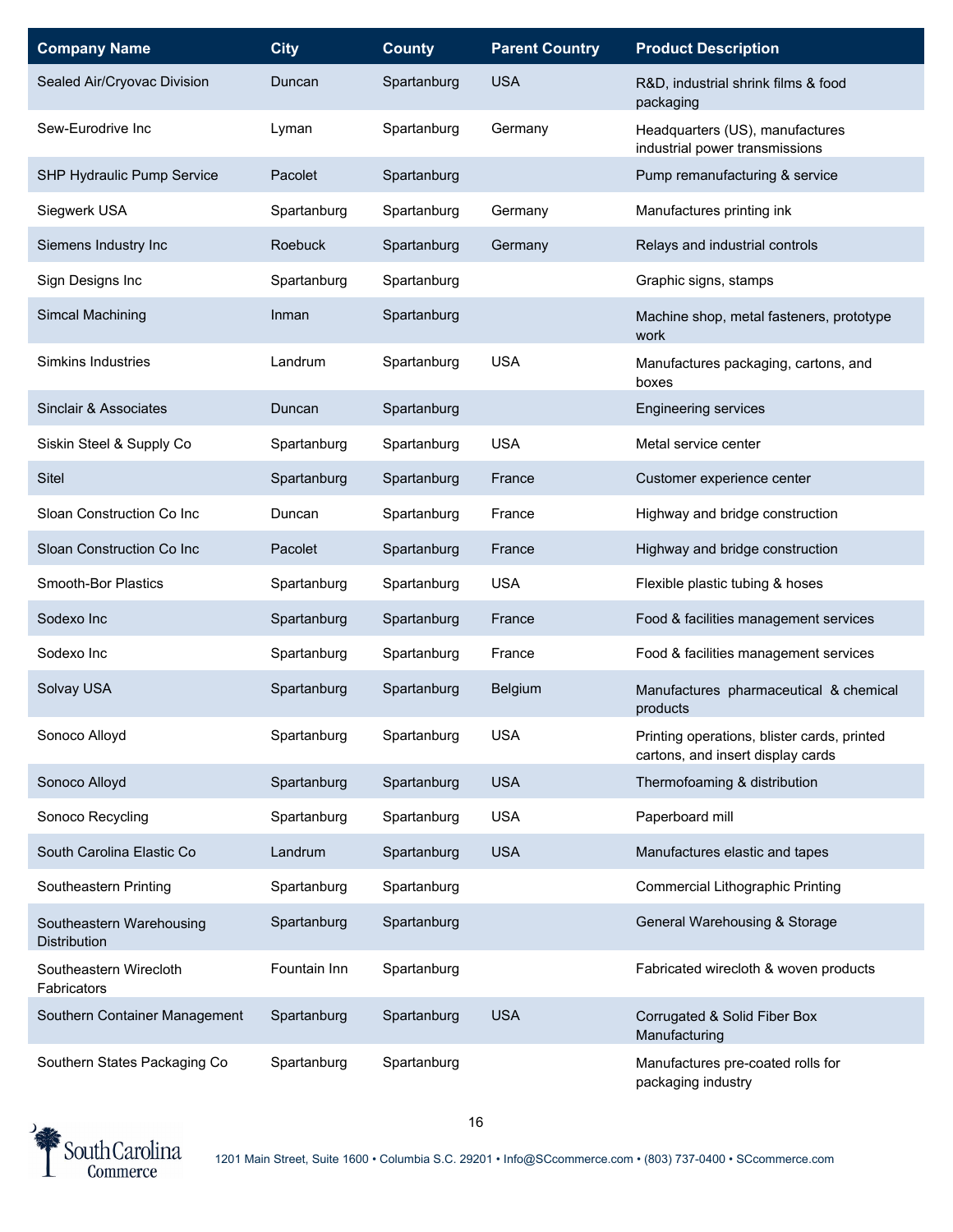| <b>Company Name</b>                         | <b>City</b> | <b>County</b> | <b>Parent Country</b> | <b>Product Description</b>                                                               |
|---------------------------------------------|-------------|---------------|-----------------------|------------------------------------------------------------------------------------------|
| Sparcon Inc                                 | Inman       | Spartanburg   |                       | Custom converter of polyester non-woven<br>fabric                                        |
| Spartan Custom LLC                          | Roebuck     | Spartanburg   |                       | Broadwoven Fabric Finishing Mills                                                        |
| Spartan Felt Co Inc                         | Roebuck     | Spartanburg   |                       | Felt, felt parts & cutting, coating & other<br>services                                  |
| Spartan Industries Inc                      | Pacolet     | Spartanburg   |                       | Machine shop specializing in hydraulic<br>pumps, repair, chroming hydraulic<br>cylinders |
| Spartan Metal Products Co Inc               | Spartanburg | Spartanburg   |                       | <b>Steel Wire Drawing</b>                                                                |
| Spartan Technologies Inc                    | Wellford    | Spartanburg   | <b>USA</b>            | Electronic Connector Manufacturing                                                       |
| Spartanburg Coca-Cola Bottling<br>Co United | Spartanburg | Spartanburg   |                       | Soft drinks and soft drink distribution                                                  |
| <b>Spartanburg Forest Products</b>          | Greer       | Spartanburg   |                       | Headquarters, Treated & untreated lumber<br>products                                     |
| Spartanburg Meat Processing Co              | Spartanburg | Spartanburg   |                       | Pork, beef & chicken processing                                                          |
| Spartanburg Stainless Products              | Spartanburg | Spartanburg   | <b>USA</b>            | Manufactures steel products                                                              |
| Spartanburg Steel Products Inc              | Spartanburg | Spartanburg   | <b>USA</b>            | Automotive stampings & assemblies,<br>framework/structure parts                          |
| Speedco Inc                                 | Duncan      | Spartanburg   | Japan                 | Automotive services                                                                      |
| Springfield LLC                             | Lyman       | Spartanburg   | <b>USA</b>            | Dye & finishing plant                                                                    |
| StarChem LLC                                | Wellford    | Spartanburg   |                       | Reaction chemistries & processing<br>technologies                                        |
| <b>Startex</b>                              | Wellford    | Spartanburg   | <b>USA</b>            | High density polyethylene pipe                                                           |
| Staubli North America                       | Duncan      | Spartanburg   | Switzerland           | Headquarters (NA) solar connectors &<br>junction boxes for automation industry           |
| Steeger USA                                 | Inman       | Spartanburg   |                       | Design & development of braiding<br>machines                                             |
| Steris Isomedix Inc                         | Spartanburg | Spartanburg   | <b>USA</b>            | Instrument sterilization                                                                 |
| <b>Sterling Contract Packaging</b>          | Spartanburg | Spartanburg   |                       | Contract packaging services                                                              |
| <b>Strategy Plastics</b>                    | Duncan      | Spartanburg   |                       | Plastic injection molding                                                                |
| <b>Suits Clamps</b>                         | Spartanburg | Spartanburg   |                       | Hardware fittings                                                                        |
| Sukano Polymers Corp                        | Duncan      | Spartanburg   | Switzerland           | Polymers & masterbatches for plastics<br>industry esp food & medical                     |
| <b>Summit Engineering Group</b>             | Spartanburg | Spartanburg   |                       | <b>Engineering services</b>                                                              |
| Summit Industries                           | Duncan      | Spartanburg   |                       | Machine Shop                                                                             |
| Sun Paper Co                                | Duncan      | Spartanburg   | <b>USA</b>            | Tissue, napkins & paper towels                                                           |

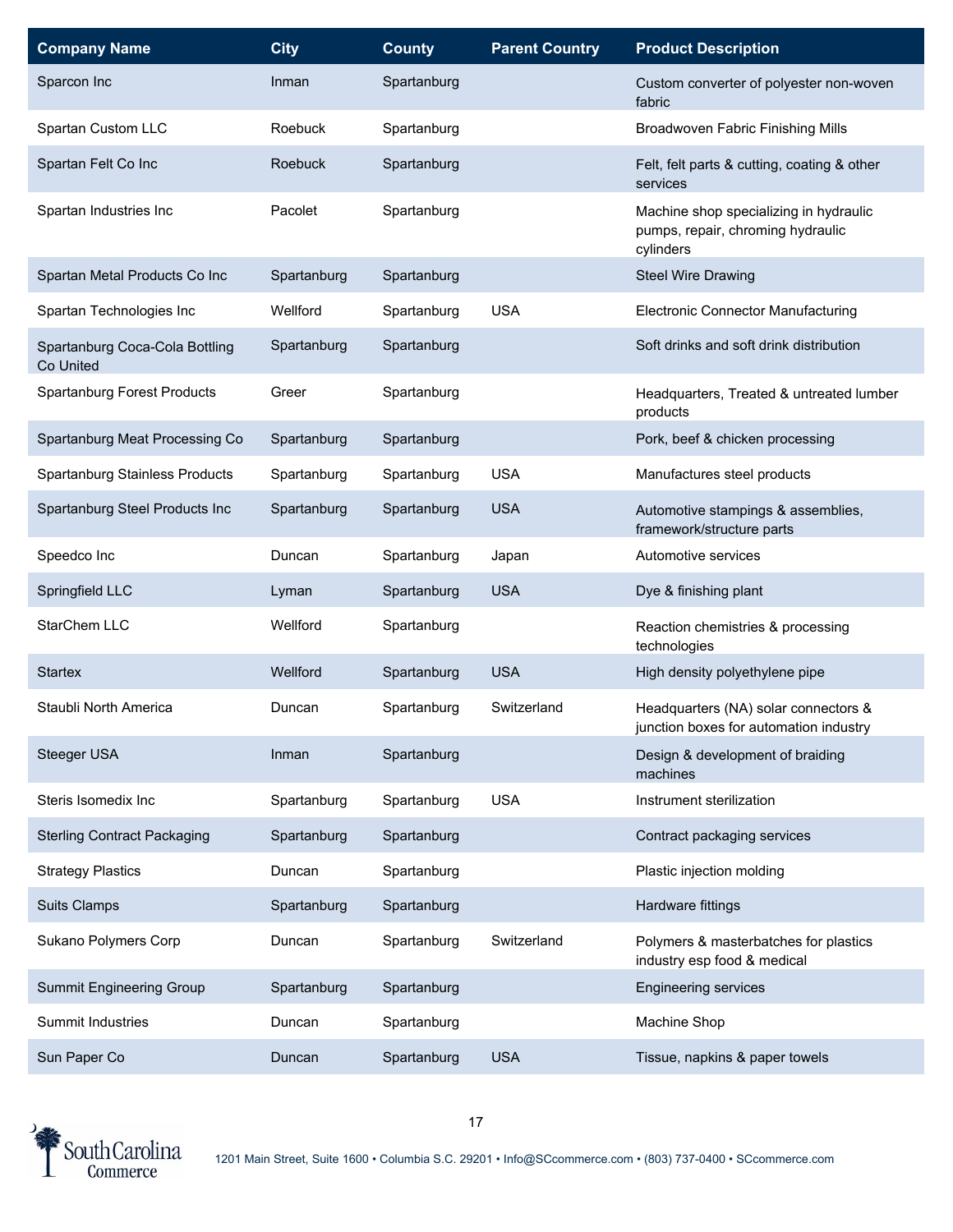| <b>Company Name</b>                   | <b>City</b>    | <b>County</b> | <b>Parent Country</b> | <b>Product Description</b>                                                                                  |
|---------------------------------------|----------------|---------------|-----------------------|-------------------------------------------------------------------------------------------------------------|
| Sun Surveillance                      | Spartanburg    | Spartanburg   |                       | Manufacture wireless solar powered<br>camera systems                                                        |
| <b>Sunbelt Rentals</b>                | Spartanburg    | Spartanburg   | United Kingdom        | Equipment rental Co                                                                                         |
| Suntex Printing Inc                   | Woodruff       | Spartanburg   |                       | Commission textile printing and digital<br>textile printing                                                 |
| Supreme Tool & Die Inc                | Greer          | Spartanburg   |                       | Machine shop, tools, dies & jigs                                                                            |
| Swafford Transport & Warehouse<br>Inc | Greer          | Spartanburg   |                       | Third Party Logistics                                                                                       |
| Symtech Inc                           | Spartanburg    | Spartanburg   | Germany               | Distribution of textile machinery                                                                           |
| <b>Synalloy Corp</b>                  | Spartanburg    | Spartanburg   | <b>USA</b>            | Corporate office                                                                                            |
| Synthomer USA                         | Roebuck        | Spartanburg   | United Kingdom        | Latex emulsion polymers                                                                                     |
| Tandematic Inc                        | Spartanburg    | Spartanburg   |                       | Manufactures machinery products for<br>textile finishing and printing, and for paper<br>and film converting |
| <b>Tate Metal Works Inc.</b>          | <b>Roebuck</b> | Spartanburg   |                       | Steel and Metal Tank (Heavy Gauge)<br>Manufacturing                                                         |
| Technico Machining Corp               | Spartanburg    | Spartanburg   |                       | Metal fabrication & CNC                                                                                     |
| <b>TECO-Westinghouse Motor Co</b>     | Spartanburg    | Spartanburg   | Taiwan                | Distribution of electrical apparatus                                                                        |
| <b>Tei Construction Services</b>      | Duncan         | Spartanburg   | <b>USA</b>            | Repairwork, parts and services,<br>construction for power industry                                          |
| TerraSource Global (Jeffrey Radar)    | Duncan         | Spartanburg   | <b>USA</b>            | Test lab for material handling & processing<br>equipment                                                    |
| Tex AM Inc                            | Spartanburg    | Spartanburg   |                       | <b>Outerwear Knitting Mills</b>                                                                             |
| ThyssenKrupp Materials NA Inc         | Spartanburg    | Spartanburg   | Germany               | Metals service centers and offices                                                                          |
| <b>Tietex International Ltd</b>       | Spartanburg    | Spartanburg   | <b>USA</b>            | Manufactures & distributes nonwoven<br>fabrics                                                              |
| Tim-Bar Corp                          | <b>Roebuck</b> | Spartanburg   | <b>USA</b>            | Corrugated & solid fiber containers,<br>contract packaging                                                  |
| <b>Timken Company</b>                 | Duncan         | Spartanburg   | <b>USA</b>            | Service & bearing distribution                                                                              |
| <b>Tindall Corp</b>                   | Spartanburg    | Spartanburg   | <b>USA</b>            | Precast concrete building systems                                                                           |
| <b>Tire Centers LLC</b>               | Duncan         | Spartanburg   | France                | Sale & service of tires & accessories                                                                       |
| <b>Toll Solutions LLC</b>             | Duncan         | Spartanburg   |                       | Inorganic chemical manufacturing, toll &<br>blending services                                               |
| <b>Tool Technology Corp</b>           | Inman          | Spartanburg   |                       | injection molding of thermoplastic resins,<br>precision machining                                           |
| <b>Trail Cabinet Works Inc</b>        | Spartanburg    | Spartanburg   |                       | Wood Kitchen Cabinet & Countertop<br>Manufacturing                                                          |

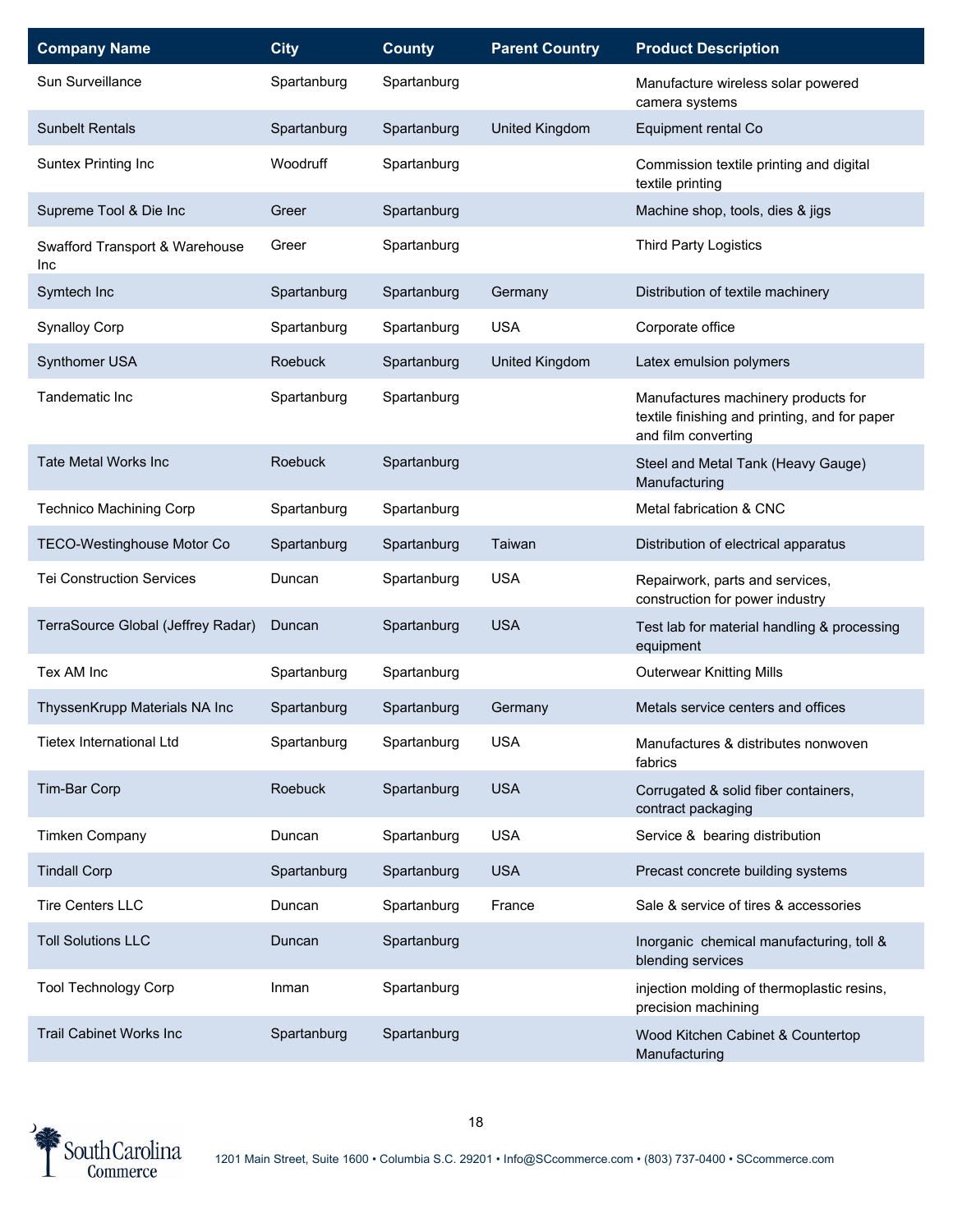| <b>Company Name</b>                        | <b>City</b>   | <b>County</b> | <b>Parent Country</b>         | <b>Product Description</b>                                            |
|--------------------------------------------|---------------|---------------|-------------------------------|-----------------------------------------------------------------------|
| <b>Trelleborg Wheel Systems</b><br>America | Spartanburg   | Spartanburg   | Sweden                        | Agricultural machinery tires                                          |
| <b>Trimac Transportation Inc</b>           | Wellford      | Spartanburg   | Canada                        | Transportation & logistics provider                                   |
| <b>Trimite Powders Inc</b>                 | Spartanburg   | Spartanburg   | United Kingdom                | Powder coatings                                                       |
| <b>TVH Parts Co</b>                        | Duncan        | Spartanburg   | Belgium                       | Distribution of material handling equipment                           |
| <b>Ultra Tech Diecutters Inc</b>           | Spartanburg   | Spartanburg   |                               | Flat & specialty steel rule cutting dies                              |
| United Tool & Mold Inc                     | Duncan        | Spartanburg   |                               | Mold design & repair services for the<br>plastics industry            |
| Univar USA Inc                             | Spartanburg   | Spartanburg   | Luxembourg                    | Distribution of industrial chemicals &<br>environmental products      |
| UTi Integrated Logistics Inc               | Duncan        | Spartanburg   | <b>British Virgin Islands</b> | Warehousing and storage                                               |
| Vaughn & Melton                            | Spartanburg   | Spartanburg   |                               | <b>Engineering Firm</b>                                               |
| Vaughn Belting Co Inc                      | Spartanburg   | Spartanburg   |                               | Conveyor & transmission belts                                         |
| Venture Measurement Co LLC                 | Spartanburg   | Spartanburg   | <b>USA</b>                    | Manufactures measuring & controlling<br>devices and instruments       |
| Viper Precision Machine and<br>Design      | Spartanburg   | Spartanburg   |                               | Machine shop                                                          |
| Virginia Vermiculite LLC                   | Woodruff      | Spartanburg   | <b>USA</b>                    | Ground or treated minerals                                            |
| Volke Consulting Ltd USA                   | Greer         | Spartanburg   | Germany                       | Engineering support services                                          |
| Wabtec Passenger Transit                   | Duncan        | Spartanburg   | <b>USA</b>                    | Locomotive & passenger transit<br>components                          |
| Wal-Mart Return Center                     | Duncan        | Spartanburg   | <b>USA</b>                    | Wal-Mart return center                                                |
| Warptek LLC                                | Wellford      | Spartanburg   |                               | Warping services for technical textiles &<br>solar protective fabrics |
| Waste Management of SC                     | Wellford      | Spartanburg   |                               | Recycling                                                             |
| Webtech Inc                                | Spartanburg   | Spartanburg   |                               | Weft straighteners, web quiders, custom<br>textile machines           |
| Westinghouse Electric Co LLC               | Spartanburg   | Spartanburg   | Japan                         | Special trade contractors                                             |
| Westinghouse Electric Co LLC               | Spartanburg   | Spartanburg   | Japan                         | Nuclear equipment repair & services                                   |
| <b>WestRock Co</b>                         | Spartanburg   | Spartanburg   | <b>USA</b>                    | Corrugated boxes                                                      |
| William Barnet & Son LLC                   | Arcadia Lakes | Spartanburg   | <b>USA</b>                    | Corporate Headquarters, Manufactures<br>synthetic fiber products      |
| William Barnet and Son LLC                 | Duncan        | Spartanburg   | <b>USA</b>                    | Produces nylon & polyester chip,<br>compounding services              |
| Williams Fabrication Inc                   | Chesnee       | Spartanburg   |                               | Fabricated Structural Metal Manufacturing                             |